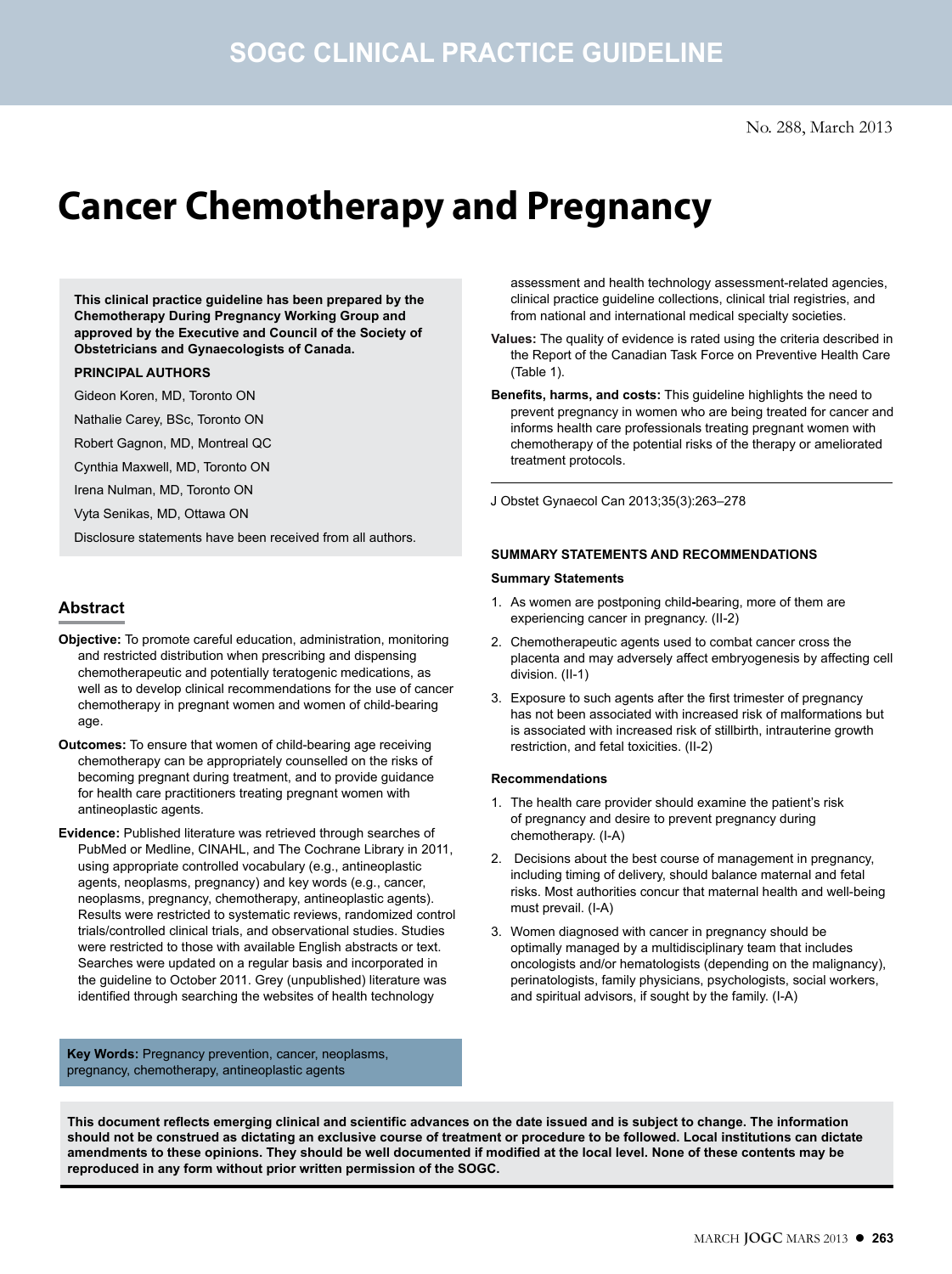#### **Table 1. Key to evidence statements and grading of recommendations, using the ranking of the Canadian Task Force on Preventive Health Care**

|      | Quality of evidence assessment*                                                                                                                               |    | Classification of recommendations+                                                                                                                                                                   |
|------|---------------------------------------------------------------------------------------------------------------------------------------------------------------|----|------------------------------------------------------------------------------------------------------------------------------------------------------------------------------------------------------|
| -l:  | Evidence obtained from at least one properly randomized<br>controlled trial                                                                                   |    | A. There is good evidence to recommend the clinical preventive action                                                                                                                                |
|      | II-1: Evidence from well-designed controlled trials without<br>randomization                                                                                  |    | B. There is fair evidence to recommend the clinical preventive action                                                                                                                                |
|      | II-2: Evidence from well-designed cohort (prospective or<br>retrospective) or case-control studies, preferably from<br>more than one centre or research group |    | C. The existing evidence is conflicting and does not allow to make a<br>recommendation for or against use of the clinical preventive action;<br>however, other factors may influence decision-making |
|      | II-3: Evidence obtained from comparisons between times or<br>places with or without the intervention. Dramatic results in                                     |    | D. There is fair evidence to recommend against the clinical preventive action                                                                                                                        |
|      | uncontrolled experiments (such as the results of treatment with<br>penicillin in the 1940s) could also be included in this category                           | Е. | There is good evidence to recommend against the clinical preventive<br>action                                                                                                                        |
| III: | Opinions of respected authorities, based on clinical experience,<br>descriptive studies, or reports of expert committees                                      | L. | There is insufficient evidence (in quantity or quality) to make<br>a recommendation; however, other factors may influence<br>decision-making                                                         |
|      |                                                                                                                                                               |    |                                                                                                                                                                                                      |

\*The quality of evidence reported in these guidelines has been adapted from The Evaluation of Evidence criteria described in the Canadian Task Force on Preventive Health Care. 88

†Recommendations included in these guidelines have been adapted from the Classification of Recommendations criteria described in the Canadian Task Force on Preventive Health Care. 88

### **INTRODUCTION**

In Canada, over 9% of the 1.2 million cancers diagnosed<br>annually in adults are diagnosed in those aged 20 to n Canada, over 9% of the 1.2 million cancers diagnosed 44 years, and almost two thirds of these diagnoses are in women. This is likely because of the tendency for sexspecific cancers, such as breast and cervical cancer, to occur at younger ages than other cancers. Demonstrably, breast and cervical cancers are the 2 most common cancers to occur in young women, with rates of 34% and 10%, respectively. Thyroid cancer is the third most common at around 9%.1 A diagnosis of cancer during this stage of life may postpone or complicate child-bearing.

Almost all chemotherapeutic agents are teratogenic in animals. For some drugs only experimental data exist. Women diagnosed with cancer during their childbearing years should therefore be made aware of the risks associated with the use of cancer chemotherapy in pregnancy. Information must be provided by the woman's health care providers, including the obstetrician, who can

### **ABBREVIATIONS**

| <b>ABD</b>  | doxorubicin, bleomycin, dacarbazine                    |
|-------------|--------------------------------------------------------|
| <b>ABVD</b> | doxorubicin, bleomycin, vinblastine, dacarbazine       |
| <b>AVD</b>  | doxorubicin, vinblastine, dacarbazine                  |
| <b>CNS</b>  | central nervous system                                 |
| <b>FAC</b>  | 5-fluorouracil, doxorubicin, cyclophosphamide          |
| <b>IUGR</b> | intrauterine growth restriction                        |
| <b>MOPP</b> | mechlorethamine, vincristine, procarbazine, prednisone |

engage in an active discussion, answer questions, and provide any additional clarification required.

Research conducted by Santucci et al.<sup>2</sup> suggested that women want their health care providers to initiate discussions regarding the potential teratogenic/reproductive risks of exposure to medications. The following are important principles of effective teratogenic counselling:

- 1. Timely provision of information
- 2. Provision of data on all potential effects on a fetus
- 3. Provision of clear information
- 4. Repetition of important information
- 5. Avoidance of assumptions about women's pregnancy intentions
- 6. Explanation of why health care providers are asking about sexual activity and pregnancy intentions
- 7. Discussion of consequences for reproductive health.2

These discussions are best conducted by multidisciplinary teams that include the woman's family physician, hematologist and/or oncologist, and obstetrician-gynaecologist.

Providing women with detailed and updated information about pregnancy-related risks before they begin chemotherapy is necessary to reduce the risk of fetal exposure. Since nearly one half of pregnancies are unplanned, the use of effective methods of contraception during chemotherapy should be discussed. To date, no cases of fetal exposure to lenalidomide have been reported, highlighting the effectiveness of the RevAid program,<sup>3</sup> and supporting the use of such methods.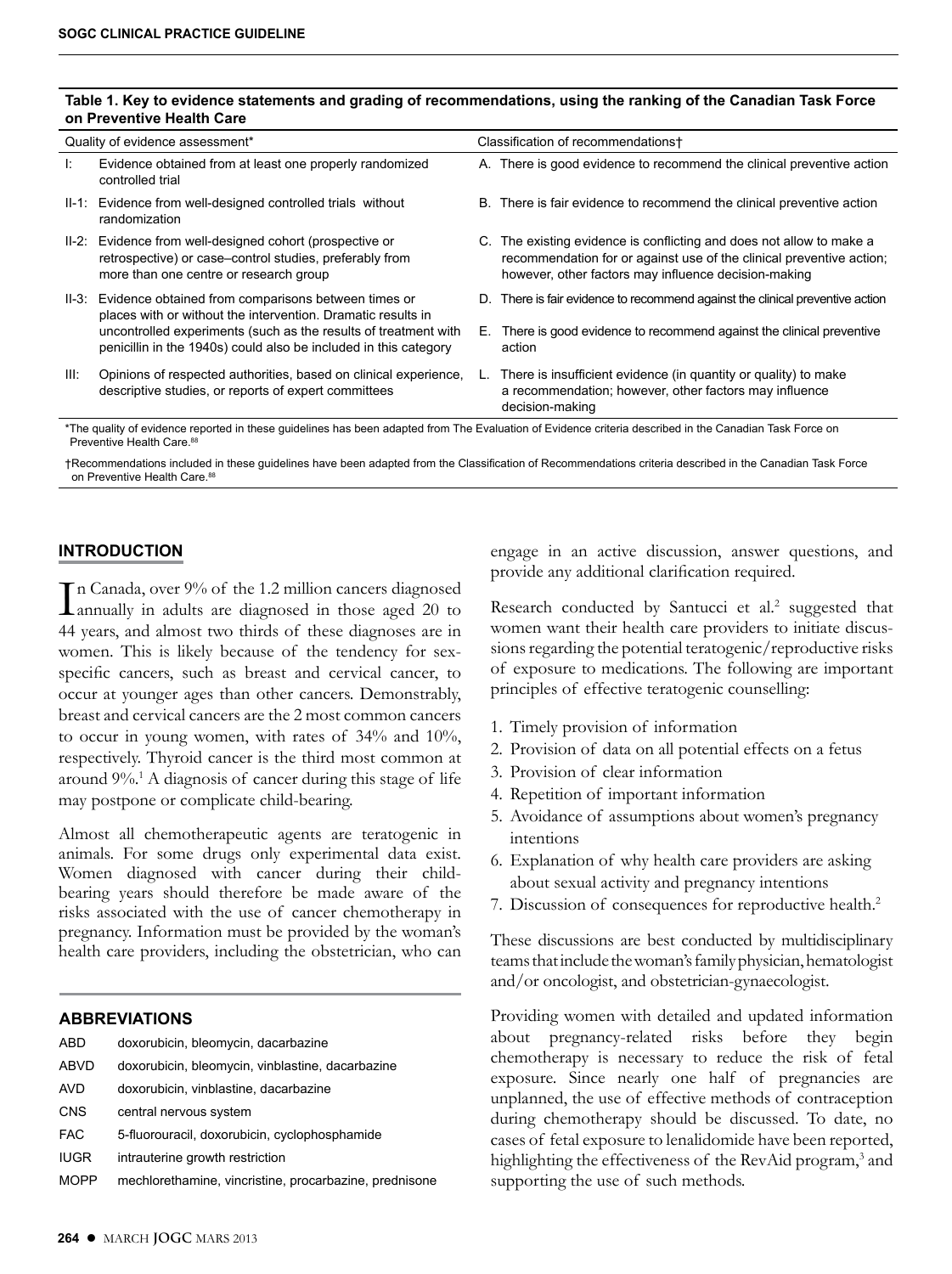lymphoma.4

Although surgery is generally considered safe during pregnancy, there is little information regarding the safety of cytotoxic agents, which are often required in the optimal management of cancer.<sup>4,6</sup> Anticancer drugs aim, through different mechanisms, to arrest cell division and cell growth. By doing so, they pose direct risk to the developing embryo during the first trimester of pregnancy. Knowledge of pregnancy outcomes following cancer treatment has been limited by the low prevalence of cancer during pregnancy, high rates of pregnancy terminations in women with cancer, and the decision not to treat during critical fetal periods. The scarce evidence regarding the fetal safety of maternal chemotherapy during pregnancy is limited to small retrospective studies and case reports that are often underpowered, making their results difficult to interpret and generalize. Additionally, because cytotoxic agents are usually administered in multiple-drug regimens, it is difficult to estimate the potential teratogenic effects of each individual drug.<sup>7</sup> In contrast to this paucity of information, there is a plethora of animal studies showing high rates of teratogenicity for most cancer chemotherapeutics. The main problem in interpreting these experimental data is the substantially higher dose per  $kg (or m<sup>2</sup>)$  used in the animal experiments, and inability to extrapolate these data to human experience.

Several issues highlight the problems of drug therapy facing pregnant women. An estimated 50% of pregnancies are unplanned, so many women are exposed to teratogens before they realize they are pregnant.<sup>8</sup> Also, women may decline treatment, even for life-threatening conditions, for fear of being exposed to medication that could harm their fetus.<sup>9</sup>

Following a diagnosis of cancer in pregnancy, the pregnant woman, her family, and her medical team are required to make complex treatment decisions, often in the absence of definitive evidence. Without standardized guidelines concerning chemotherapy in pregnant women, a woman may compromise her health or the health of the developing fetus.

### **Pregnancy Prevention**

The detrimental impact of thalidomide worldwide in the late 1950s and early 1960s<sup>1</sup> provides clear evidence of the need for careful education, administration, monitoring and restricted distribution in prescribing and dispensing

chemotherapeutic and potentially teratogenic medications. The devastating effects of fetal exposure to teratogenic drugs are not limited to thalidomide: diethylstilbestrol was withdrawn from the Canadian market, and isotretinoin capsules are available only through a company-sponsored pregnancy prevention program.<sup>2,4,5,10</sup>

Beyond awareness and education, the health care professional and the patient must examine the patient's risk of pregnancy, including fertility and/or menopausal status (with consideration of previous chemotherapy and age), frequency or potential of sexual activity with a male partner, and desire to prevent pregnancy.

After completing a pregnancy risk assessment, the patient and health care provider must fully discuss methods of contraception, giving careful consideration to the efficacy and availability of contraceptive options, the patient's previous choices and her motivation to adhere to a contraceptive regimen, the rate of adherence, ease of use, cost, sideeffect profile (considering disease state and chemotherapy regimen), and access to emergency contraception.

While a contraceptive plan may be in place, health care providers should check frequently with the patient to assess adherence and satisfaction with the chosen methods. Additional considerations may be necessary for higher risk populations, including teenage patients. This additional support and optimal prevention of fetal exposure to teratogens for all women of child-bearing age can be achieved with the implementation of an effective controlled distribution program such as RevAid.<sup>3</sup>

# **DEFINING TERATOLOGY**

# **Physiological Background**

Teratogenesis is defined as the structural or functional dysgenesis of fetal organs.11 Broadly, exposures that irreversibly affect the normal growth, structure, or function of a developing embryo or fetus are defined as teratogenic.<sup>12</sup> Known teratogens include environmental factors such as radiation, certain viruses such as rubella, chemicals such as alcohol, and therapeutic drugs such as thalidomide and isotretinoin.<sup>9</sup> Teratogenic effects vary widely in severity and range, and include death (miscarriage or stillbirth), malformations, impaired organ functioning, impaired fertility, and mutagenicity.8

Congenital malformations, defined as defects in organ structure or function, occur in 1% to 3% of the general population.9 Of the major defects, about 25% are of genetic origin and 65% are of unknown etiology.9 Only 2% to 3% of malformations are believed to be associated with drug treatment.<sup>8</sup>

The teratogenic potential of any drug depends on a variety of factors that include the extent of its placental transfer,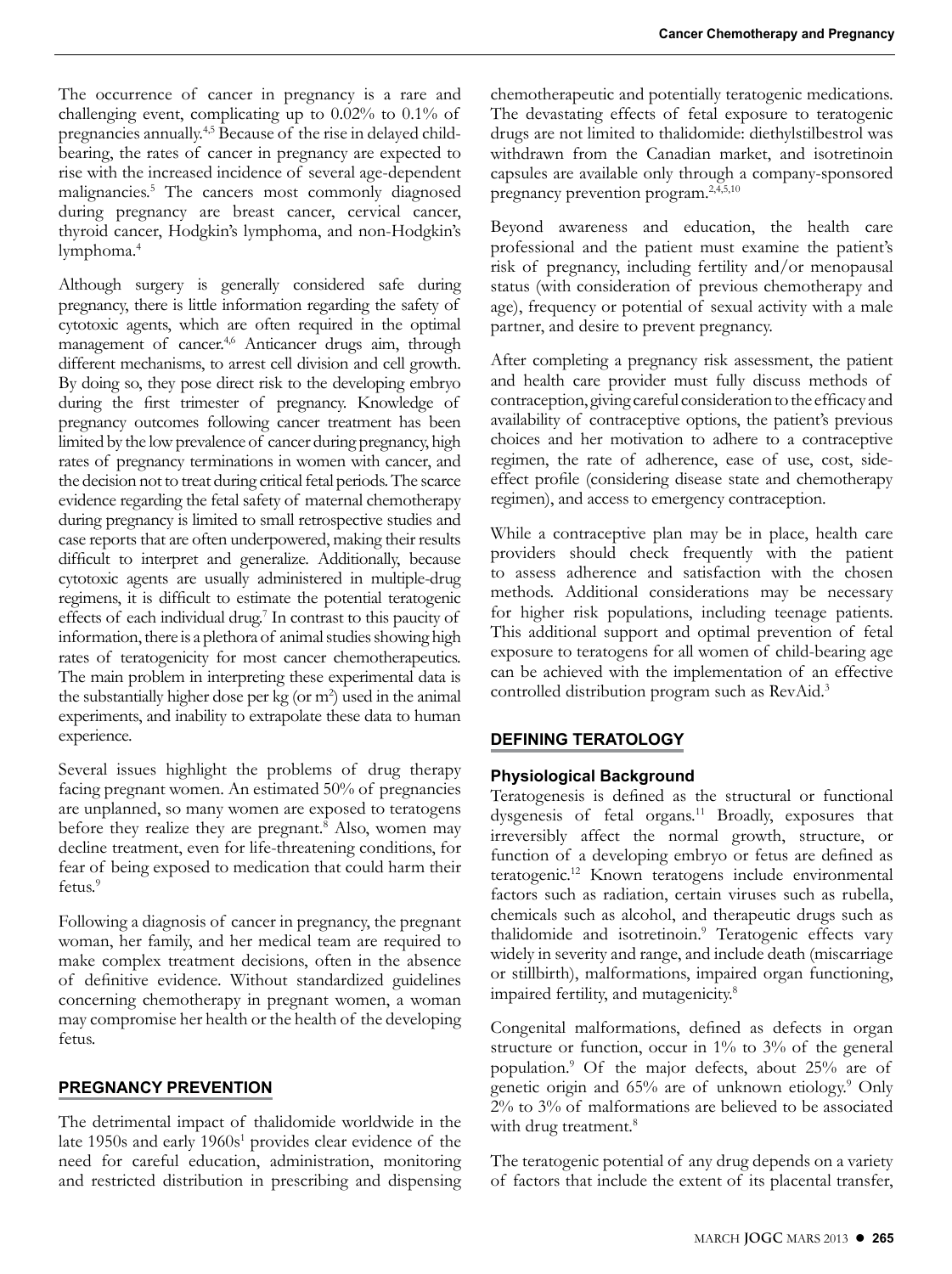the dose administered, the duration of exposure, the genetic variability in drug metabolism of the mother and the fetus, and the timing of exposure.

Teratogens must reach the fetus in sufficient amounts and during critical time windows to cause adverse fetal effects.8,9 Most drugs reach the fetus through the maternal bloodstream, and several factors can affect the fetus's exposure to the drug Most molecules with molecular weights smaller than 500 Da easily diffuse across the placenta, whereas large molecules with molecular weights greater than 1000 Da do not easily cross the placental barrier.<sup>8,9</sup> Additionally, factors such as lipid solubility, polarity, maternal and fetal pH, protein binding, and maternal drug metabolism profile can affect the amount of drug reaching the developing fetus.<sup>8,9</sup>

The timing of the exposure is critical, as the effect produced by a teratogen depends on the developmental stage.<sup>8,9</sup>

### **The all-or-none period**

The all-or-none period includes the time from conception until somite formation (on average 8 to 14 days from conception). Insult during this phase typically results in fetal death and miscarriage, or intact survival. Teratogen exposure at this stage may interrupt processes that facilitate implantation, leading to miscarriages. However, if implantation is successful despite teratogen exposure, the fetus is expected to develop normally. This is due to the presence of totipotent cells found in the undifferentiated embryo at this time; these cells enable repair and recovery of damaged tissue. In general, exposure during this period does not cause congenital malformations unless the insult persists beyond this stage.<sup>9</sup>

### **Organogenesis**

The most sensitive period of drug exposure is during *organogenesis,* which occurs roughly 2 to 8 weeks postconception during the embryonic period.9 Especially during gastrulation, which occurs 3 to 5 weeks post-conception, tissues are differentiating rapidly, and damage becomes vast and irreparable. Additionally, each organ system has a period of maximum vulnerability. For example, the neural tube, heart, and limbs are affected earlier than the palate and ears. Following organogenesis, the genitals, eyes, CNS, and hematopoietic system continue to be sensitive to teratogenic insult.8,9

#### **The fetal phase**

The fetal phase, from the end of the embryonic stage to term, is characterized by growth and functional maturation of formed organs and systems. Exposures during this later stage of pregnancy can result in IUGR and low birth weight, and may affect the size or function of several organs.<sup>8,9</sup>

In summary, the teratogenic potential of a drug is dynamic, affected by the timing, the dose, and the molecular properties of the teratogens, and by cumulative exposure.

#### **HISTORICAL PERSPECTIVE**

The consequences of thalidomide use in the late 1950s and early 1960s dramatically changed the public perception regarding fetal exposures during pregnancy, leading to fear and resistance against pharmacotherapy, as well as to extensive research in the field. Before this, it was generally believed that the placenta served as a barrier to prevent adverse effects of drugs from reaching the fetus.<sup>8</sup>

Thalidomide, although originally marketed as a safe and effective sedative and anti-emetic for the management of nausea and vomiting in pregnancy, was found to cause malformations at a frequency of 15% to 100%, particularly when taken between 27 and 50 days post-conception.<sup>13,14</sup> Although the rates of malformation for thalidomide were high and followed a characteristic pattern (phocomelia and CNS dysmorphology), its teratogenicity was not suspected for several years. In Canada, 115 children were born with malformations after exposure to the drug.<sup>15</sup> As a result, thalidomide was withdrawn from Canadian markets on March 2, 1962, although some pharmacies continued to have the drug available as late as May  $1962.^{13,14}$ 

### **AVOIDING TERATOLOGICAL RISKS**

Although the teratological risks of thalidomide are clear, this drug and lenalidomide are currently indicated in treating multiple myeloma. Their effectiveness in treating this disorder suggests there is a need for them. However, their high risk for teratogenicity, combined with the high occurrence of unplanned pregnancies, demands safety measures in their distribution to ensure they are not used during pregnancy.

These requirements led to the establishment of the RevAid program,<sup>3</sup> which carefully and effectively controls the distribution of thalidomide and lenalidomide. Only prescribers registered with the RevAid program are able to prescribe lenalidomide and thalidomide to patients. Physicians registered with RevAid are informed of the risks of these medications, and especially the risks they pose during pregnancy. In registering, the physicians must comply with the requirements of the program, which include an obligation to inform patients considering treatment with these drugs of all the risks and benefits of the drugs and requirements of the RevAid program. All patients and physicians are required to complete a RevAid Patient-Physician agreement form. In addition, only RevAid certified pharmacists may dispense thalidomide or lenalidomide. These specially trained pharmacists must also agree to comply with the requirements of the program.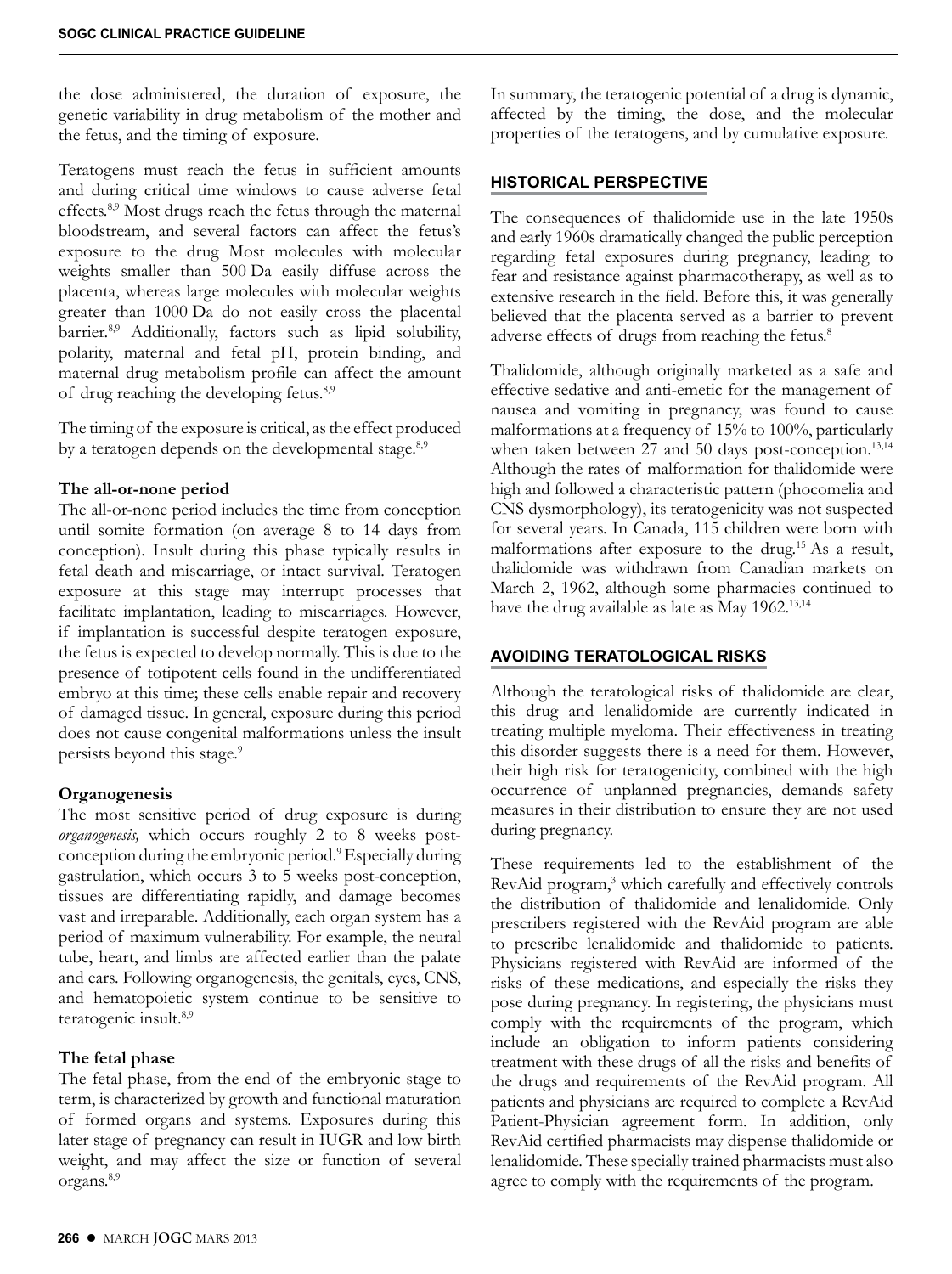The conditions that must be met for access to thalidomide or lenalidomide are the most stringent for women of childbearing age. Women must be warned of the potential for birth defects and that, because of the risk to others, they must never share their medication or give blood up to 4 weeks after ceasing to take the medication. To ensure prevention of pregnancy, the RevAid program requires that women use 2 methods of contraception in parallel, starting 4 weeks before they begin taking the medication and continuing until 4 weeks after cessation of therapy. In addition, they must consent to regular pregnancy tests before and during treatment. Two pregnancy tests are given before the first prescriptions; a pregnancy test is done weekly during the first 4 weeks of therapy; and, with regular therapy, pregnancy tests are performed every 4 weeks with both regular or no periods, and every 2 weeks if periods are irregular.

The RevAid program represents a safe, controlled way to provide these useful drugs to people who are not at risk of suffering their negative effects. As many chemotherapeutic agents are potentially teratogenic, and as women of childbearing age often require prompt pharmacological intervention, guidelines like those of the RevAid program are necessary to prevent pregnancy during chemotherapy treatment.

In Canada, a program similar to RevAid outlines the use of isotretinoin.10 Women are informed of fetal risks, are prescribed 2 contraceptive methods in parallel, and sign a document attesting to compliance. However, unlike the RevAid program, it does not require registration and has no mandatory follow-up. The lack of these measures has resulted in unplanned pregnancies and fetal exposures to this teratogen, highlighting the importance of thorough guidelines outlining the distribution of all teratogenic substances in women of child-bearing age.

Currently, no guidelines exist for the use of chemotherapy in non-pregnant women of child-bearing age. The development of a program similar to RevAid to monitor the distribution of chemotherapeutic agents and follow-up on all women enrolled in the program are needed to ensure pregnancy prevention during chemotherapy treatment.

Additional guidelines are necessary to address the use of chemotherapy when it is indicated during pregnancy. The importance of these guidelines is 2-fold. First, they would give health care providers a conclusive resource on which to base their treatment plans. Second, they would help to dispel common misconceptions patients have about the use of chemotherapy during pregnancy; this will encourage pregnant women to pursue care that ensures the best longterm outcome for themselves and their infants.

# **CANCER AND PREGNANCY**

The diagnosis of cancer during pregnancy poses difficult dilemmas for the pregnant patient, her family, and the medical team. Cancer in pregnancy is rare, complicating up to  $0.02\%$  to  $0.1\%$  of pregnancies annually.<sup>4,5,16</sup>

The cancers most commonly diagnosed in pregnancy are breast cancer, cervical cancer, thyroid cancer, Hodgkin's lymphoma, and non-Hodgkin's lymphoma. See Table 2 for details on particular cancers during pregnancy.

# **ANTINEOPLASTIC AGENTS AND PREGNANCY**

The main challenge in managing cancer during pregnancy is treating the patient with the optimal anti-cancer regimen without harming the developing fetus. Critically, for the best chance at survival for the mother, chemotherapy cannot always be postponed until the end of the pregnancy, and no current regimen has been confirmed (by studies with sufficient statistical power) safe for use during gestation.

Because of their relatively low molecular weight, most cytotoxic agents cross the placenta and reach the fetus.17,18 The pharmacology of various anti-cancer drugs may be altered by the normal physiological changes that occur during pregnancy, such as increased plasma volume, enhanced renal and hepatic elimination, and decreased albumin concentration. Dosing similar to that of nonpregnant women of the same weight may lead to undertreatment of pregnant women with cancer.<sup>18</sup> However, it is still not clear whether pregnant women should be treated with different doses of chemotherapy, and no studies have addressed the effectiveness of treatment regimens in pregnancy.

Chemotherapy during the first trimester may increase the risk of spontaneous abortions, fetal death, and major congenital malformations. The teratogenic effects depend on the dosage, time of administration, and cumulative exposure to the chemotherapeutic agent. Fetal malformations reflect the gestational age at exposure, and the most vulnerable period is during weeks 2 to 8, when organogenesis occurs. The eyes, ears, teeth-palate, genitalia, hematopoietic system, and CNS remain vulnerable to chemotherapy beyond organogenesis.<sup>17</sup>

Almost all chemotherapeutic agents are teratogenic in animals. For many chemotherapeutic agents, the risk of teratogenesis in humans is unknown. However, the risk of teratogenesis in humans following cancer treatment appears to be lower than is commonly estimated from animal data because of the proportionately larger doses used in animals First trimester exposure to chemotherapy has been estimated to have a 10% to 20% risk for major malformations. It has been suggested that this risk may decline to about 6%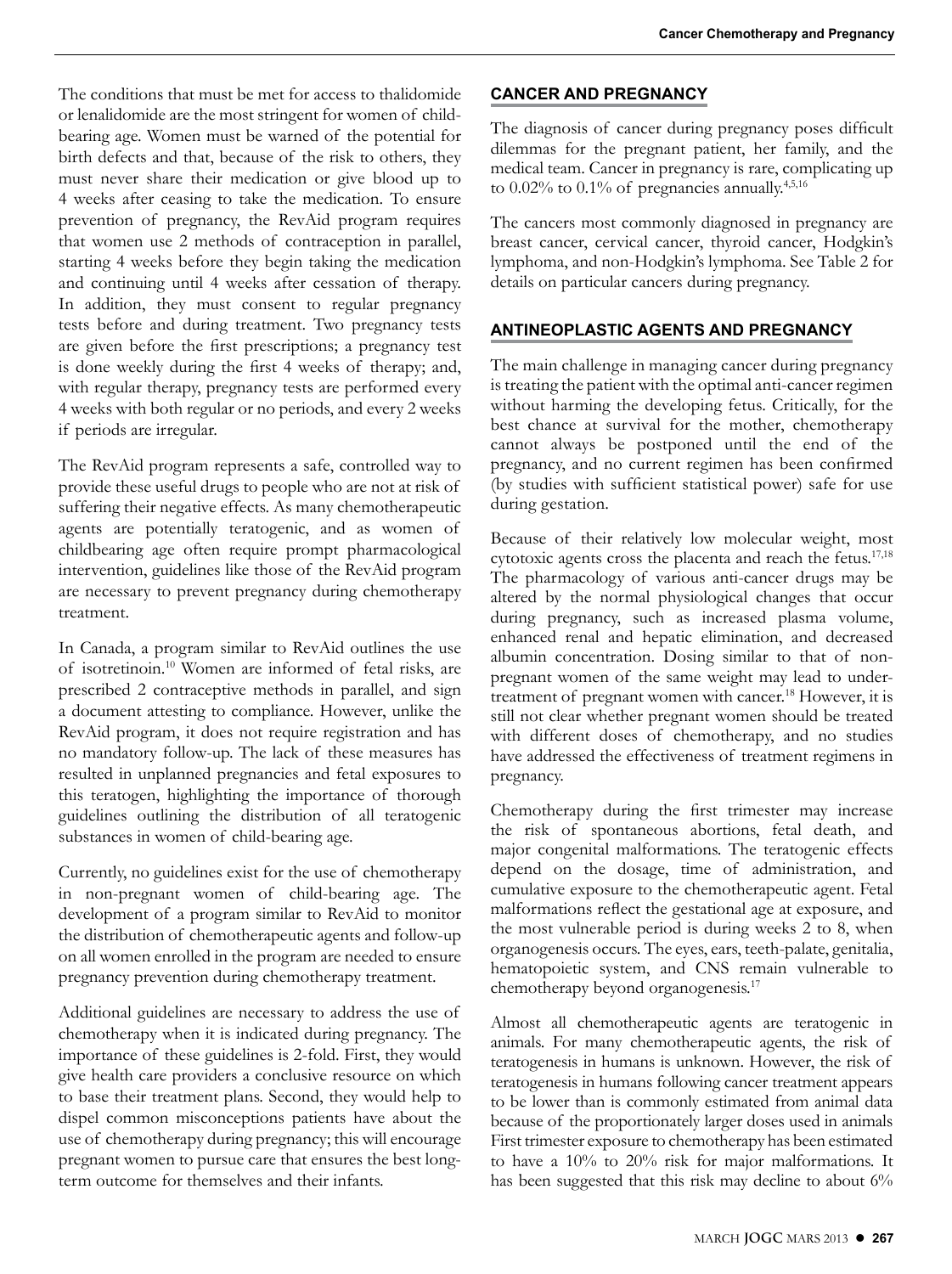|                | Table 2. Cancers during pregnancy<br>Frequency in<br>pregnancy | Diagnosis                                                                                                                                                                                                                                                                                                                                                                                           | Staging                                                                                                                                            | Pathology                                                                                                           | Prognosis                                                                                                                                                                                                                                  |
|----------------|----------------------------------------------------------------|-----------------------------------------------------------------------------------------------------------------------------------------------------------------------------------------------------------------------------------------------------------------------------------------------------------------------------------------------------------------------------------------------------|----------------------------------------------------------------------------------------------------------------------------------------------------|---------------------------------------------------------------------------------------------------------------------|--------------------------------------------------------------------------------------------------------------------------------------------------------------------------------------------------------------------------------------------|
|                | Unknown                                                        | · Pathological fractures<br>Joint dysfunction<br>Pain                                                                                                                                                                                                                                                                                                                                               | Ultrasound<br>· Biopsy<br>· MRI                                                                                                                    |                                                                                                                     | pregnancy does not exacerbate<br>tumour growth or affect the<br>• Limited data suggest that<br>patient outcome.                                                                                                                            |
|                | 0.01% to 0.3%                                                  | Incisional mass (large mass)<br>egnancy,<br>• Often delayed in pr<br>· Excisional biopsy<br>(palpable mass)<br>9 to 15 months<br>· Ultrasound                                                                                                                                                                                                                                                       | Stage II/III (65% to 90%)<br>Clinical examination<br>Ultrasound or MRI<br>Biopsy                                                                   | · Inflammatory breast cancer<br>Invasive ductal carcinoma<br>(75% to 90%)<br>$(1.5\% \text{ to } 4\%)$              | metastases because of delays in<br>• No differences found in survival<br>cancer of same nodal status.<br>pregnant women with breast<br>between pregnant and non-<br>have 2.5-fold higher risk for<br>However, pregnant women<br>diagnosis. |
|                | 0.0015% to 0.012%                                              | · Papanicolaou smear<br>• Abnormal cytology<br>Colposcopy                                                                                                                                                                                                                                                                                                                                           | Biopsy or cone histology<br>Clinical examination<br>Ultrasound and MRI<br>Stage II/III (21%)<br>Stage I (79%)                                      | · Squamous carcinoma (> 80%)<br>· Adenocarcinoma<br>• Neuroendocrine                                                | • Higher proportion of early stage<br>tumours likely due to increased<br>screening performed routine<br>No differences in survival of<br>matched pregnant and non-<br>pregnant women.<br>antenatal care.                                   |
| Hepatocellular | Unknown                                                        | · Right upper quadrant pain or<br>distention and weight loss.                                                                                                                                                                                                                                                                                                                                       | · Fine liver aspiration<br>Liver sonography<br>· MRI                                                                                               |                                                                                                                     | Small number of published<br>cases precludes any firm<br>conclusions.                                                                                                                                                                      |
|                | 0.016% to 0.1%                                                 | $\mathbf{\Omega}$<br>· Painless lymph nod<br>· Lymph node biopsy<br>enlargement                                                                                                                                                                                                                                                                                                                     | or chest X-ray with abdominal<br>Abdominal ultrasonography<br>Bone marrow biopsy<br>Physical exam<br><b>Blood tests</b><br>shielding<br><b>NRI</b> | same as in non-pregnant women<br>• Nodular sclerosis most common.<br>. Histological subtypes are the<br>< 40 years. | Survival rates found to be similar<br>to that of non-pregnant control<br>matched for age, stage and<br>treatment protocol.                                                                                                                 |
|                | Unknown                                                        | Nonspecific symptoms to focal<br>presenting with impending or<br>hemiparesis and visual field<br>potentially be confused with<br>Pregnancy can exacerbate<br>neurologic deficits such as<br>actual cerebral herniation.<br>neurology with the patient<br>routine pregnancy-related<br>intracranial pressure can<br>Common symptoms of<br>Nausea and vomiting<br>conditions.<br>Headache<br>defects. | · MRI                                                                                                                                              |                                                                                                                     | pregnancy does not exacerbate<br>• Very limited data suggest that<br>tumour growth or affect the<br>outcome of the patients.                                                                                                               |
|                |                                                                |                                                                                                                                                                                                                                                                                                                                                                                                     |                                                                                                                                                    |                                                                                                                     | continued                                                                                                                                                                                                                                  |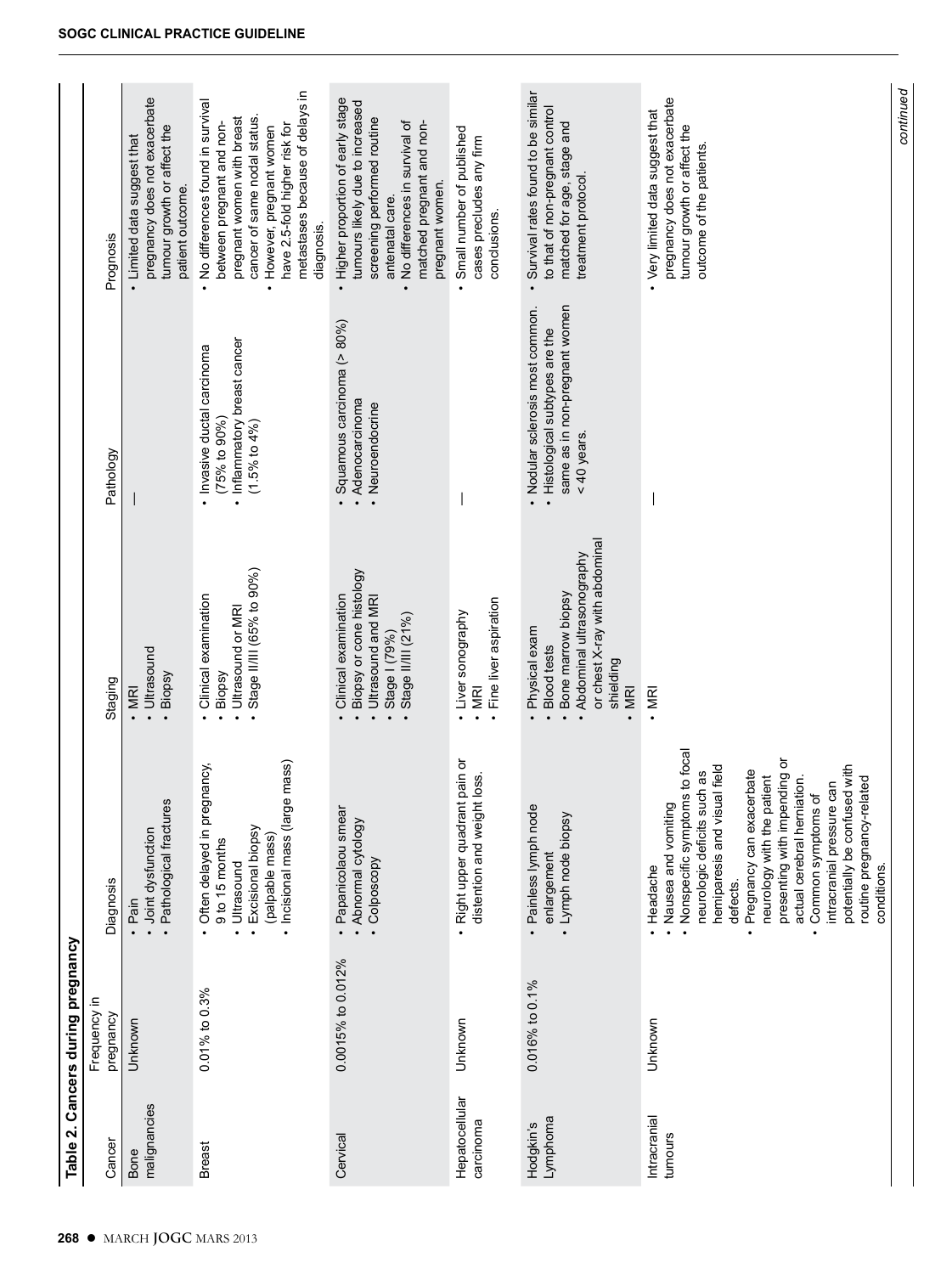| Table 2. Continued        |                           |                                                                                                                                                                                                                                                                                                                                                                                                                                                                    |                                                                                                                                                                                                                                     |                                                                                                                                                                                                                         |                                                                                                                                                                                                                                                                                                                      |
|---------------------------|---------------------------|--------------------------------------------------------------------------------------------------------------------------------------------------------------------------------------------------------------------------------------------------------------------------------------------------------------------------------------------------------------------------------------------------------------------------------------------------------------------|-------------------------------------------------------------------------------------------------------------------------------------------------------------------------------------------------------------------------------------|-------------------------------------------------------------------------------------------------------------------------------------------------------------------------------------------------------------------------|----------------------------------------------------------------------------------------------------------------------------------------------------------------------------------------------------------------------------------------------------------------------------------------------------------------------|
| Cancer                    | Frequency in<br>pregnancy | Diagnosis                                                                                                                                                                                                                                                                                                                                                                                                                                                          | Staging                                                                                                                                                                                                                             | Pathology                                                                                                                                                                                                               | Prognosis                                                                                                                                                                                                                                                                                                            |
| Leukemia                  | 0.001%                    | · Bone marrow biopsy<br>· Blood work                                                                                                                                                                                                                                                                                                                                                                                                                               | · Ultrasounds<br>· MRI                                                                                                                                                                                                              | Chronic lymphocytic leukemia<br>Acute lymphoblastic leukemia<br>Chronic myeloid leukemia<br>Acute myeloid leukemia                                                                                                      | Survival rates found to be similar<br>to that of non-pregnant control<br>prematurity, IUGR, and death<br>matched for age, stage and<br>have been associated with<br>Spontaneous abortion,<br>treatment protocol.<br>maternal leukemia.                                                                               |
| Lung                      | Unknown                   | and the reluctance to order chest<br>to attribute<br>symptoms are commonly seen.<br>dyspnea on the pregnant state<br>symptoms such as fatigue and<br>appetite with poor weight gain,<br>radiography during pregnancy.<br>occur because of low index of<br>along with other loco-regional<br>pattern, wheezing, decreased<br>streaked sputum, persistent<br>cough or change in cough<br>Symptoms such as blood-<br>· Delays in diagnosis may<br>suspicion, tendency | Anteroposterior and lateral chest<br>Fine needle aspiration biopsy<br>Bronchoscopy with biopsy<br>Bronchoalveolar lavage<br>Sputum cytology<br>radiographs.<br>Ultrasound<br>MRI                                                    | adenocarcinoma, squamous cell,<br>large cell, and bronchoalveolar.<br>• Non-small cell lung cancers, in<br>order of most to least frequent:<br>Small cell lung cancer.                                                  | • Maternal outcome for both small<br>reflection of the advanced stage<br>cancer has been poor and is a<br>• No evidence that pregnancy<br>cell and non-small cell lung<br>alters the prognosis of lung<br>at diagnosis.<br>cancer.                                                                                   |
| melanoma<br>Malignant     | 0.014% to 0.28%           | any pigmented lesion, or the<br>appearance of a new lump<br>colour of existing moles or<br>Changes to the shape or<br>anywhere on the skin.                                                                                                                                                                                                                                                                                                                        | Fine needle aspiration biopsy.<br>Lymphatic mapping with blue<br>sentinel lymph node biopsy.<br>injected at tumour site plus<br>Assessment of tumour site.<br>dye or radio-labelled tracer<br>Ultrasound<br>$\overline{\mathbb{R}}$ | melanomas most common<br>Superficial spreading<br>(41%).                                                                                                                                                                | a difference in survival between<br>studies have not demonstrated<br>or fetus, accounting for 31% of<br>anatomic site and stage, most<br>metastasizes to the placenta<br>pregnant and non-pregnant<br>. Malignant melanoma is the<br>most frequent cancer that<br>When matched for age,<br>reported cases.<br>women. |
| Non-Hodgkin's<br>Lymphoma | 0.016%                    | · Painless lymph node<br>Lymph node biopsy<br>enlargement                                                                                                                                                                                                                                                                                                                                                                                                          | or chest X-ray with abdominal<br>Abdominal ultrasonography<br>Bone marrow biopsy<br>Physical exam<br><b>Blood tests</b><br>shielding<br>MRI                                                                                         | aggressive with diffuse large<br>indolent to very aggressive.<br>lymphomas being the most<br>B-cell or peripheral T-cell<br>· Degrees of severity from<br>pregnancy appear to be<br>Histological subtypes in<br>common. | Survival rates found to be similar<br>lower birth weight infants born to<br>mothers who had non-Hodgkin's<br>to that of non-pregnant control<br>There may be a trend toward<br>matched for age, stage and<br>lymphoma in pregnancy.<br>treatment protocol.                                                           |
|                           |                           |                                                                                                                                                                                                                                                                                                                                                                                                                                                                    |                                                                                                                                                                                                                                     |                                                                                                                                                                                                                         | continued                                                                                                                                                                                                                                                                                                            |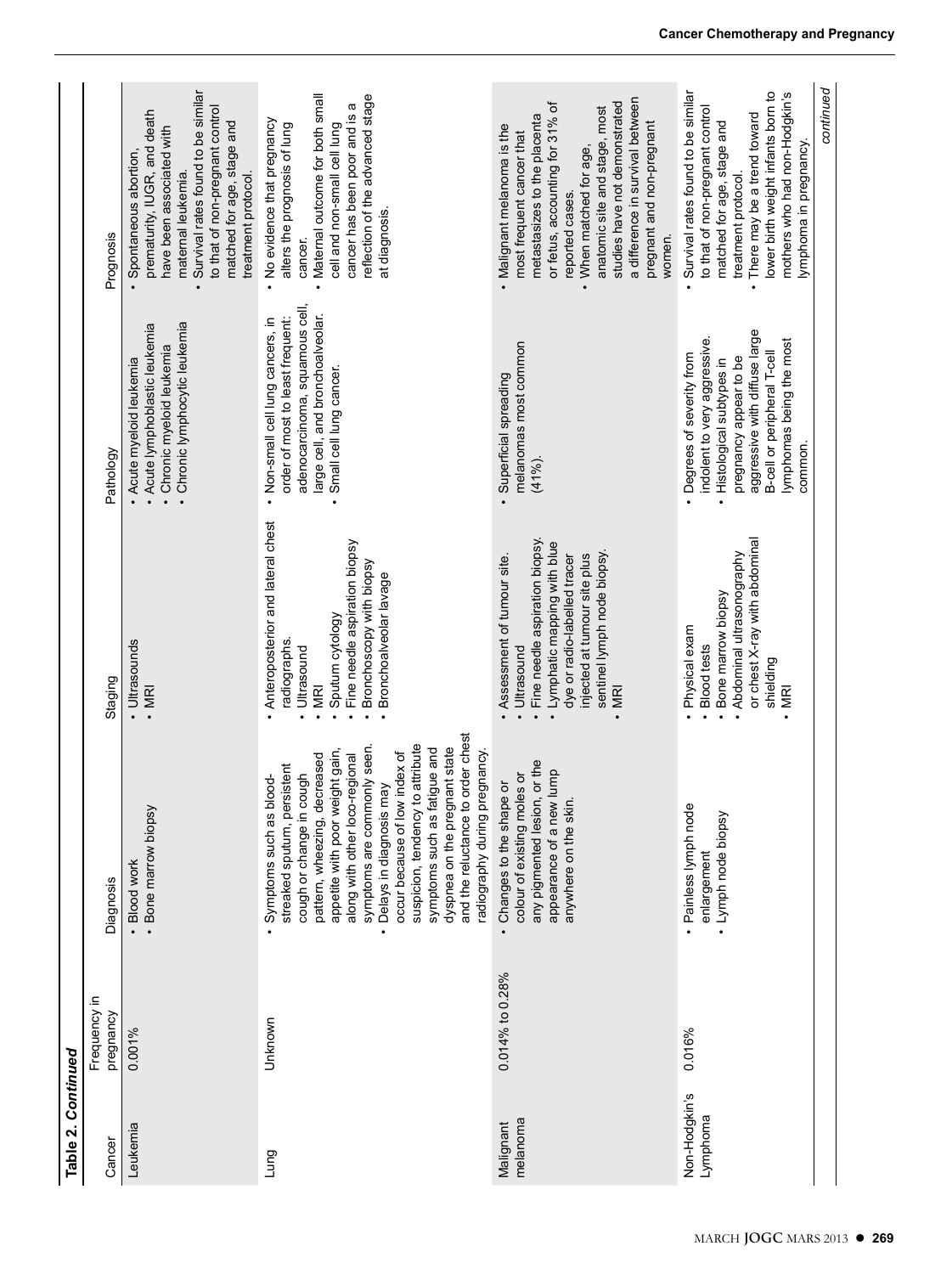| Table 2. Continued |                           |                                                                                                                                                       |                                                                      |                                                                                                                                                                                                               |                                                                                                                            |
|--------------------|---------------------------|-------------------------------------------------------------------------------------------------------------------------------------------------------|----------------------------------------------------------------------|---------------------------------------------------------------------------------------------------------------------------------------------------------------------------------------------------------------|----------------------------------------------------------------------------------------------------------------------------|
| Cancer             | Frequency in<br>pregnancy | <b>Diagnosis</b>                                                                                                                                      | Staging                                                              | Pathology                                                                                                                                                                                                     | Prognosis                                                                                                                  |
| Ovarian            | 0.002% to 0.008%          | f patients<br>Significant numbers of<br>are asymptomatic.<br>Adnexal masses.                                                                          | · Pelvic ultrasounds.<br>· MRI                                       | dysgerminomas and malignant<br>diagnosed at an early stage.<br>masses are benign and are<br>Surface epithelial-stromal<br>Vast majority of adnexal<br>Germ cell tumours<br>teratomas) (39%)<br>tumour (50.6%) | Survival rates found to be similar<br>to that of non-pregnant control<br>matched for age, stage and<br>treatment protocol. |
| Thyroid            | 0.0036% to 0.014%         | enlargement of a pre-existing<br>. Horner's syndrome may be<br>Pain in the neck region,<br>• New thyroid nodule or<br>hoarseness<br>nodule<br>present | Fine needle aspiration biopsy<br>Thyroid function test<br>Ultrasound | accounts for only 5% to 10% of<br>Differentiated thyroid cancer,<br>follicular, are most common.<br>• Medullary thyroid cancer<br>subtypes papillary and<br>all thyroid cancers.                              | Survival rates found to be similar<br>to that of non-pregnant control<br>matched for age, stage and<br>reatment protocol.  |
|                    |                           |                                                                                                                                                       |                                                                      |                                                                                                                                                                                                               |                                                                                                                            |

when folate antagonists (which are considered the most teratogenic anti-cancer drugs) are excluded.17,19

The administration of chemotherapy during the second and third trimesters has not been associated with major congenital malformations but may increase the risk for IUGR, low birth weight, and stillbirth. A review of 376 cases of fetuses exposed to chemotherapy in utero, most after organogenesis, demonstrated 5% fetal death rate and 1% neonatal death rate. Other complications included preterm delivery (5%), IUGR  $(7\%)$ , and transient myelosuppression  $(4\%)$ <sup>17</sup>

A recent American registry of 152 women exposed to chemotherapy mostly after the first trimester demonstrated only a single case of intrauterine fetal death and a single case of neonatal death.20 The malformation rate was 3.8%, with a 7.6% risk for IUGR. Only 2 of the 159 live born infants suffered transient myelosuppression. A European study compared the rates of adverse pregnancy outcomes in patients exposed to chemotherapy (117 pregnancies) during the second and third trimesters and in healthy control patients (58 pregnancies).<sup>21</sup> Although the incidences of major and minor malformations had not increased compared with previous reports, the small size of the control group prevents extensive conclusions. The rate of low birth weight was higher in the chemotherapy group (17.9%) than in the control group (8.6%). Most of the infants with low birth weight were born to mothers treated for hematological malignancies.21

For cancer diagnosis made late in pregnancy, consideration can be given to delaying initiation of chemotherapy balanced against gestational age and possible delivery before treatment.

The major message is that most fetuses whose exposure is limited to the second and third trimester of pregnancy are born healthy.

# **Specific Cytotoxic Groups**

### **Alkylating agents**

Alkylating agents are commonly used for the treatment of a variety of cancers. These compounds act directly on cell DNA to prevent rapidly replicating cells from reproducing. Their action is not specific to a particular phase of the cell cycle. Cyclophosphamide, dacarbazine, ifosfamide, mechlorethamine, and procarbazine are among those commonly used.<sup>22</sup>

Cyclophosphamide is commonly used for the treatment of breast cancer, ovarian cancer, and non-Hodgkin's lymphoma. Avilés et al.,<sup>23</sup> reported healthy pregnancy outcomes in 11 patients treated during the first trimester with cyclophosphamide-containing protocols.<sup>23</sup> A further 5 reported exposures in the first trimester resulted in several congenital malformations including absent big toes, single coronary artery, imperforate anus, umbilical hernia, cleft palate, multiple eye defects, and esophageal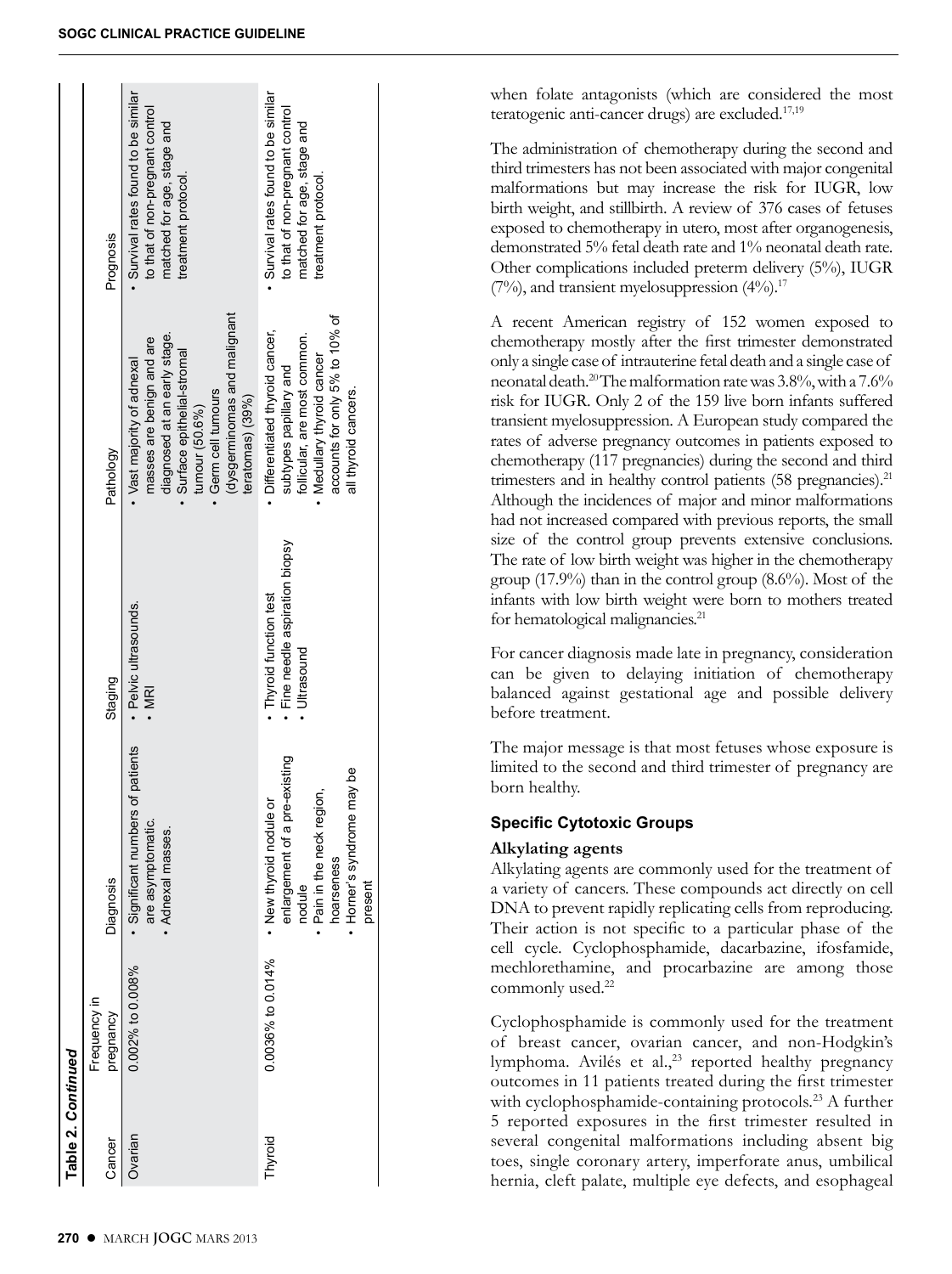atresia.24–28 Included in this, one set of twin infants in which the male twin, born with congenital anomalies, later developed thyroid cancer at age 11 and stage III neuroblastoma at age13.28 His twin sister was unaffected by the exposure and was developing normally at the time of the study, suggesting differential pharmacogenetic effects on the drug metabolism into the active form of the drug. Cyclophosphamide exposures in the second and third trimester of pregnancy are more frequent. One study examined the outcomes of 61 patients treated for different malignancies during the second and third trimester and found 59 infants were born with no malformations.21 One infant whose mother was treated also with doxorubicin was born with hip subluxation and another infant who was exposed to the EFC protocol (epirubicin, cisplatin, fluorouracil) was born with rectal atresia. Another 110 patients exposed during the second and third trimesters to an assortment of multidrug protocols, including cyclophosphamide, resulted in 105 normal births and 5 congenital malformations: 1 intrauterine death with normal autopsy, 1 neonatal death due to autoimmune disorder, 1 infant with IgA deficiency, 1 with pyloric stenosis, and 1 with holoprosencephaly.20 Intrauterine growth restriction occurred in 7 cases (6%). An additional 81 women who were treated with the FAC regimen for breast cancer during the second to third trimesters demonstrated 3 congenital abnormalities, including 1 case of Down syndrome, 1 infant with ureteral reflux, and another with talipes.<sup>29,30</sup> Finally, 28 patients treated for breast cancer with different cyclophosphamide-containing regimens during the second and third trimesters all had normal deliveries and outcomes.31 This information suggests that second and third trimester exposure to cyclophosphamide may not increase the risk for adverse effects.

Dacarbazine exposures occur most frequently in pregnancy during administration of ABVD protocols, or in combination MOPP, ABVD or MOPP/AVD protocols. In 19 patients treated for lymphoma with ABVD after the first trimester, 17 healthy infants were born, and 2 with congenital malformations: 1 infant with plagiocephaly, and 1 infant with fourth and fifth syndactyly.<sup>20</sup> In another 12 reports of lymphoma patients treated with ABVD (83.3%), MOPP/ABVD (8.3%), or MOPP/ABD (8.3%) protocols, all resulted in normal deliveries and healthy outcomes.<sup>32</sup> Through this limited information, it appears that exposure to dacarbazine during the later stages of pregnancy is not associated with a specific set of malformations. Use in the first trimester cannot be recommended.

Two case reports of ifosfamide treatment, combined with doxorubicin for Ewing sarcoma in pregnancy were located.<sup>33,34</sup> One exposure occurred during the second trimester and the other in the third trimester. Both pregnancies had normal outcomes. Scarcity of information regarding ifosfamide is a recommendation for using a better-studied alternative.

MOPP treatment, involving exposure to alkylating agents mechlorethamine and procarbazine was reported in 14 patients.21,32,34,35 One patient treated during the first trimester delivered an infant with hydrocephaly that died 4 hours after birth.35 A second trimester exposure to MOPP/ABV resulted in bilateral partial syndactyly of second and third digits in the fetus. $^{21}$  Twelve exposures to MOPP/ABV or ABVD described by Avilés et al., with an unspecified amount occurring in the first trimester, all resulted in normal outcomes.32 These data suggest mechlorethamine and procarbazine are not associated with an increased risk in the second and third trimesters.

# **Platinum compounds**

Platinum compounds form DNA adducts that result in DNA crosslinking. DNA crosslinks inhibit replication, transcription, and other nuclear functions. The combination of these events arrests cell proliferation and ultimately tumour growth. Cisplatin and carboplatin are among the most commonly used platinum compounds.

Cisplatin exposure in the second and third trimesters has been frequently described. Four patients who had cervical cancer during pregnancy and who were treated in the second trimester with cisplatin all delivered healthy infants with no congenital malformations.<sup>36-39</sup> Another 3 patients treated for small cell lung carcinoma and 2 treated for ovarian cancer delivered healthy infants after exposures to cisplatin.<sup>40–42</sup> Finally, 6 of 7 infants born to 7 patients exposed to cisplatin in various regimens for different malignancies were healthy. Only 1 infant was born with a congenital malformation, hearing loss that was attributed to genetic factors from the parents.20 Cisplatin use in the second and third trimesters of pregnancy has not been found to be associated with any pattern or increased risk of adverse fetal effects.

Carboplatin exposure occurred during the second and third trimesters of 5 patients. Four were women with ovarian cancer, all of whom delivered healthy infants. The 1 case of CNS malignancy was the only report of an adverse pregnancy outcome, with a spontaneous abortion of a fetus with gastroschisis, as reported by Cardonick et al.20

Although evidence is limited**,** carboplatin exposure in the second and third trimesters does not appear to increase the risk for major malformations.

# **Antimetabolites**

Antimetabolites are small compounds used to treat leukemia, lymphoma, and breast cancer. They act as false substrates during DNA or RNA synthesis, resulting in inhibition of cellular metabolism. This process occurs independently of the phase of the cell cycle. Common examples of chemotherapeutic agents of this drug class are methotrexate, 5-fluorouracil, aminopterin, cytarabine, tioguanine, and mercaptopurine.<sup>22</sup>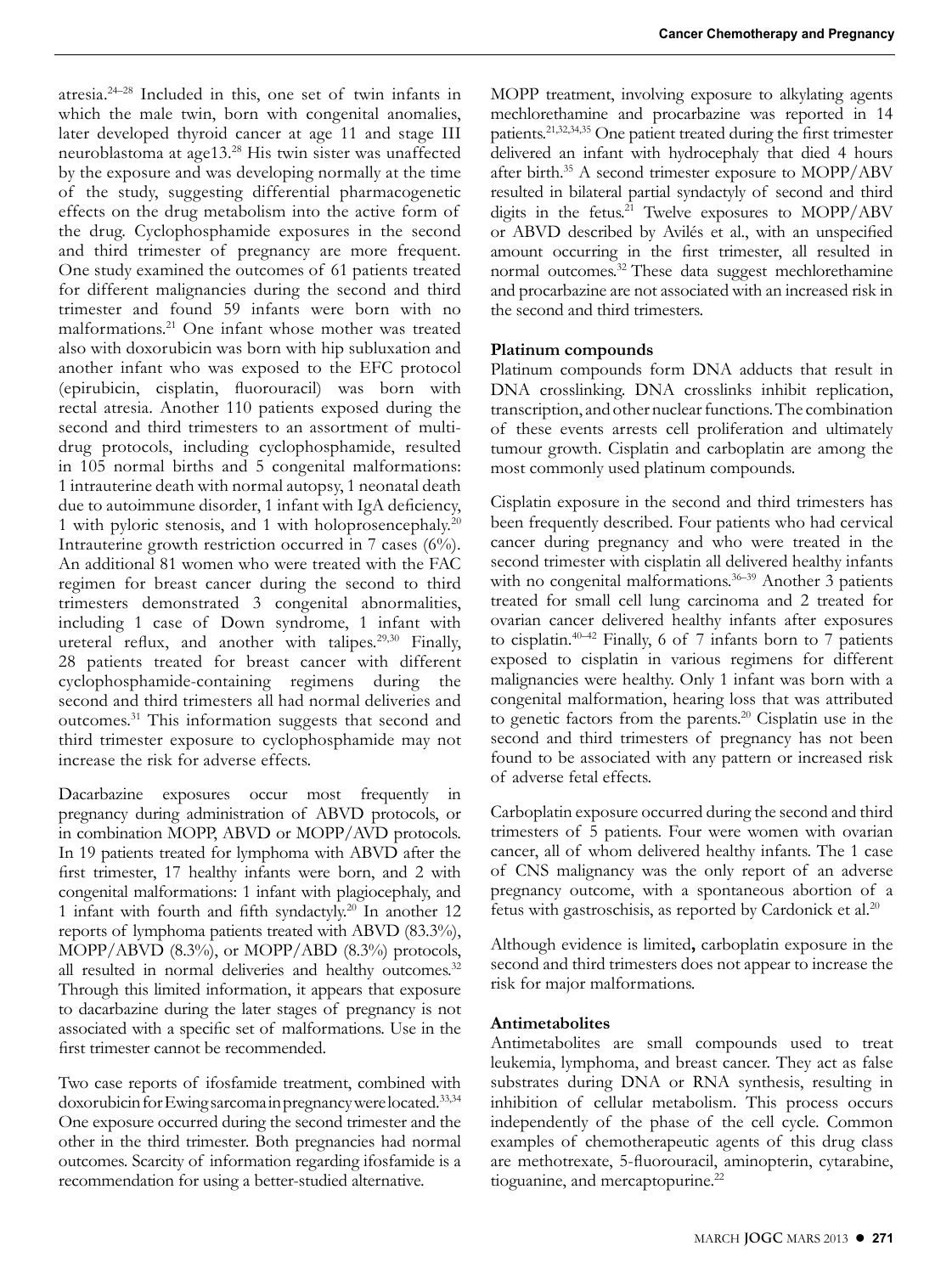Methotrexate exposure during the first trimester of pregnancy has been associated with malformations similar to the aminopterin syndrome, including cranial dysostosis with delayed ossification, hypertelorism, wide nasal bridge, micrognathia, and ear anomalies.<sup>43</sup> In a series of 20 exposures during the first trimester, 7 infants developed this pattern of anomalies.44–52 In addition, there were 5 cases of miscarriage and 1 case of skeletal abnormalities with ambiguous genitalia. Exposure to methotrexate (together with cyclophosphamide and 5-fluorouracil) in the second and third trimesters in 12 patients did not show the same pattern of malformations: all infants were born healthy.<sup>31</sup> Because of the suspected teratogenicity of methotrexate, it should not be considered a first-line therapy, and should not be used at any stage of pregnancy.

One study reported on 53 exposures to 5-fluorouracil, with 5 occurring in the first trimester.<sup>17</sup> One of these patients spontaneously miscarried, and there were 6 cases of IUGR. The rest of the infants had normal outcomes. A further 12 patients exposed to 5-fluorouracil, along with cyclophosphamide and methotrexate, in the second and third trimesters had normal outcomes.<sup>31</sup> Similarly, 18 patients treated with 5-fluorouracil for breast and colorectal cancers during the second and third trimester all had normal pregnancy outcomes.<sup>20</sup> Hahn et al. reported 3 congenital malformations out of 35 exposures to 5-fluorouracil in an FAC protocol during the second and third trimesters for the treatment of breast cancer.<sup>29</sup> One infant was born with Down syndrome, 1 with clubfoot, and 1 with congenital bilateral ureteral reflux. As these are fairly common congenital abnormalities, the authors compared these rates with expected population frequencies and determined that the chemotherapy may not have been the cause. As an antimetabolite, 5-fluorouracil is not one of the first-line agents recommended, but it has not been associated with any increased risk for malformation in the second and third trimesters.

Capecitabine exposure in 1 patient treated during the first trimester for colorectal cancer resulted in a normal pregnancy with a healthy outcome.20 Evidence is insufficient for conclusions to be made about the safety of capecitabine.

In 9 patients treated with various regimens including cytosine arabinoside for leukemia, 5 of them during the first trimester, no congenital malformations were reported.<sup>23</sup> Two more patients treated during the second and third trimesters with this antimetabolite for non-Hodgkin's lymphoma and acute myeloid leukemia also had healthy pregnancy outcomes.<sup>20</sup> Although information is limited, there is so far no evidence to indicate that administration of cytosine arabinoside in pregnancy results in fetal malformations.

One patient treated with gemcitabine for a pancreatic tumour during the second and third trimesters had a normal

pregnancy and healthy outcome.20 A second patient treated for non-small cell lung cancer delivered prematurely, at 28 weeks, but with no congenital malformations.<sup>53</sup>

### **Anti-tumour antibiotics**

Microorganisms produce these cytotoxic agents that interact directly with DNA resulting in anti-cancer activity. The manner in which antibiotics interact with DNA differs considerably between agents.

Bleomycin creates DNA breaks and is commonly used in the ABVD protocol. Cardonick et al.<sup>20</sup> reported on 23 exposures to bleomycin in pregnancy, with varying malignancies and regimens.<sup>20</sup> Twenty of the women were being treated for lymphoma, while the remaining 3 had ovarian cancer. Treatment occurred during the second and third trimesters, and 3 congenital malformations resulted. One infant was born with plagiocephaly and another with fourth and fifth finger syndactyly. A third infant was born with genetic hearing loss, of which his parents were both genetic carriers.20 Another patient treated with bleomycin (in combination with etoposide and cisplatin) for teratoma during the third trimester had a normal delivery and healthy infant.<sup>42</sup> Bleomycin therapy in the second and third trimesters of pregnancy was not associated with any grouping of malformations.

#### **Topoisomerase inhibitors**

#### *Anthracyclines*

Anthracyclines commonly used are doxorubicin, daunorubicin, epirubicin, idarubicin, and mitoxantrone.

Van Calsteren et al. reported on a number of pregnant patients treated with topoisomerase inhibitors.<sup>18</sup> A total of 36 patients treated for various malignancies with doxorubicin during the second and third trimester were evaluated. One infant, also exposed to cyclophosphamide, was born with hip subluxation. A second infant exposed to FAC regimen was born with doubled cartilage rings in both ears. The rest of the infants (34/36) had normal outcomes. Another 25 patients in this series were exposed to daunorubicincontaining treatments for various malignancies during the second and third trimesters. Two infants had congenital malformations: 1 with bilateral partial syndactyly of second and third digits, and the other with rectal atresia. The remaining 23 outcomes were normal. Cardonick et al. detailed the pregnancy outcomes of 118 patients treated for breast cancer (98) and lymphoma (20) with various topoisomerase inhibitor-containing regimens, all during the second and third trimesters.<sup>20</sup> A total of 5 abnormal outcomes were observed: 1 infant with IgA deficiency, 1 neonatal death due to autoimmune disorder, 1 infant with pyloric stenosis, 1 infant with holoprosencephaly, and 1 intrauterine demise with normal autopsy. In another series of 11 patients treated with doxorubicin together with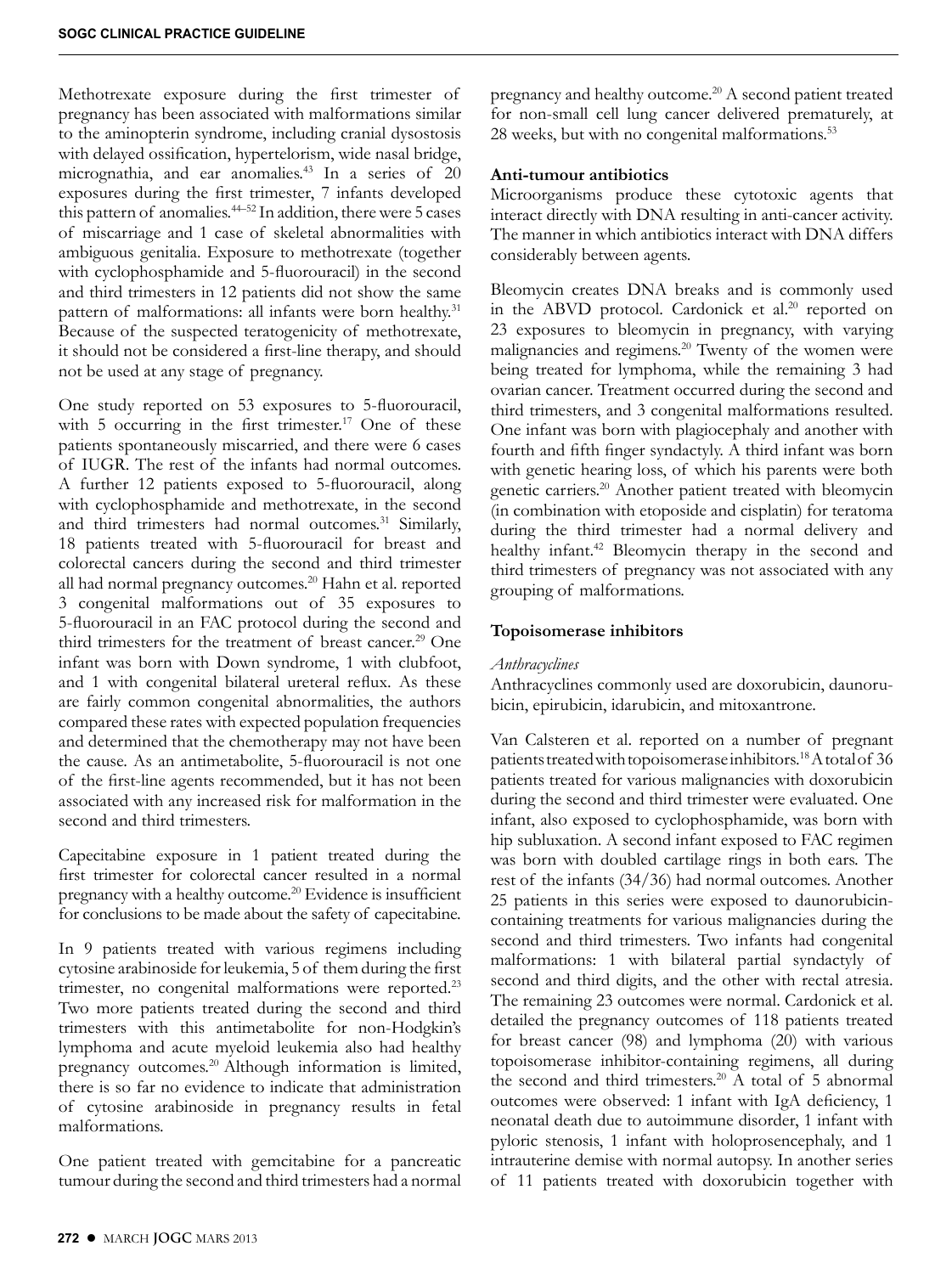cyclophosphamide during the second and third trimesters of pregnancy, all infants had normal outcomes.<sup>31</sup>

Epirubicin exposure was noted in 5 patients concomitant with cyclophosphamide during the second and third trimesters. No congenital malformations were reported.31

In 1 case, a patient treated for acute myeloid leukemia was exposed to idarubicin together with all-trans retinoic acid during the first trimester and had a normal pregnancy outcome. 54 A further 9 cases of patients treated for various malignancies during the second and third trimesters, however, resulted in 4 congenital malformations, $32,55-59$ including 1 case of transient dilated cardiomyopathy and 2 cases of permanent dilated cardiomyopathy.55–57 As data on possible effects to the fetal heart are inconclusive, caution should be exercised with respect to the use of idarubicin during pregnancy.

One patient treated for teratoma with mitoxantrone and bleomycin and cisplatin during the third trimester had a normal delivery, and the infant had no congenital malformations.42

### *Plant alkaloids and taxanes*

Plant alkaloids and natural products, such as taxanes, may inhibit mitosis or inhibit enzymes needed for reproduction of the cell. These agents are specific to the M phase of the cell. They include paclitaxel, docetaxel, etoposide, vinblastine, and vincristine.<sup>22</sup>

In 19 patients, 2 in the first trimester, exposed to docetaxel for the treatment of breast cancer, 3 congenital malformations were noted.60 Two infants had cerebral ventriculomegaly; however, in both cases the diagnosis was made before administration of chemotherapy. The only malformation potentially related to cytotoxicity is 1 case of pyloric stenosis in an infant whose mother was exposed to doxorubicin, cyclophosphamide, paclitaxel, and docetaxel. Therefore, the use of docetaxel appears to be safe in the second and third trimesters.

Exposures to paclitaxel in multi-drug therapies for various malignancies in 19 patients resulted in 1 congenital malformation and 1 intrauterine or postnatal demise.20 Pyloric stenosis was reported in an infant exposed to paclitaxel, docetaxel, cyclophosphamide, and doxorubicin as discussed above. In a patient treated with doxorubicin, vincristine, cyclophosphamide, prednisone, and rituximab for non-Hodgkin's lymphoma, intrauterine fetal demise occurred at 30 weeks. The autopsy results were normal. Twenty-four more cases of exposure to paclitaxel for the treatment of breast cancer in the second and third trimester resulted in 23 healthy outcomes. The 1 congenital malformation was the case of pyloric stenosis following multi-drug exposure reported previously. Finally, 1 patient treated with paclitaxel weekly from 20 weeks' gestation delivered a healthy infant with no congenital malformations.<sup>61</sup> These data suggest that paclitaxel may be compatible with therapy in the second and third trimesters of pregnancy.

Vincristine exposures in 11 patients treated for various cancers during the second and third trimesters resulted in healthy outcomes for 10 infants.20 As previously noted, 1 infant exposed to vincristine, doxorubicin, cyclophosphamide, prednisone, and rituximab died in utero at 30 weeks, and the autopsy results were normal. These limited exposures suggest that vincristine therapy does not increase risk for malformation during the second and third trimesters.

Of 20 patients treated in the second and third trimesters for Hodgkin's lymphoma and non-Hodgkin's lymphoma with varying vinblastine-containing regimens, 2 had infants with malformations.20 After in utero exposure to doxorubicin, bleomycin, dacarbazine, and vinblastine throughout second and third trimesters for Hodgkin's lymphoma, there was 1 case of plagiocephaly. Another infant exposed to the same regimen was born with fourth and fifth finger syndactyly. Although evidence to date suggests there is not a significant concern with unique vinblastine treatment in the second and third trimesters, more research is needed.

Etoposide exposure in 6 patients during the second and third trimesters did not appear to cause any congenital malformations.20,40,42 One infant was born with genetic hearing loss ruled unrelated to exposure to etoposide, cisplatin, and bleomycin. Although there is only limited experience with etoposide, there were no patterns of congenital malformations noted with etoposide exposure in the later stages of pregnancy.

### **Molecularly targeted agents**

Recently, the choice of treatment for the pregnant patient with cancer has become even more complicated because of the increasing use of targeted anti-cancer therapies. The benefit of the targeted agents has been well demonstrated for various malignancies; however, their safety during pregnancy has not been established. Currently, significant experience with exposure during pregnancy is available only for the tyrosine kinase inhibitor, imatinib and the monoclonal antibody, rituximab.

The largest report regarding exposure to imatinib during pregnancy included 180 pregnant women with chronic myeloid leukemia. Outcome data were available for 125 patients.62 Congenital malformations were identified in 12 infants, 3 of whom had strikingly similar complex malformations (a combination of omphalocele with severe renal and skeletal malformations) that are clearly cause for concern. All congenital malformations were associated with first trimester exposure to imatinib. It appears that although most pregnancies exposed to imatinib are likely to have a successful outcome, this exposure may result in serious fetal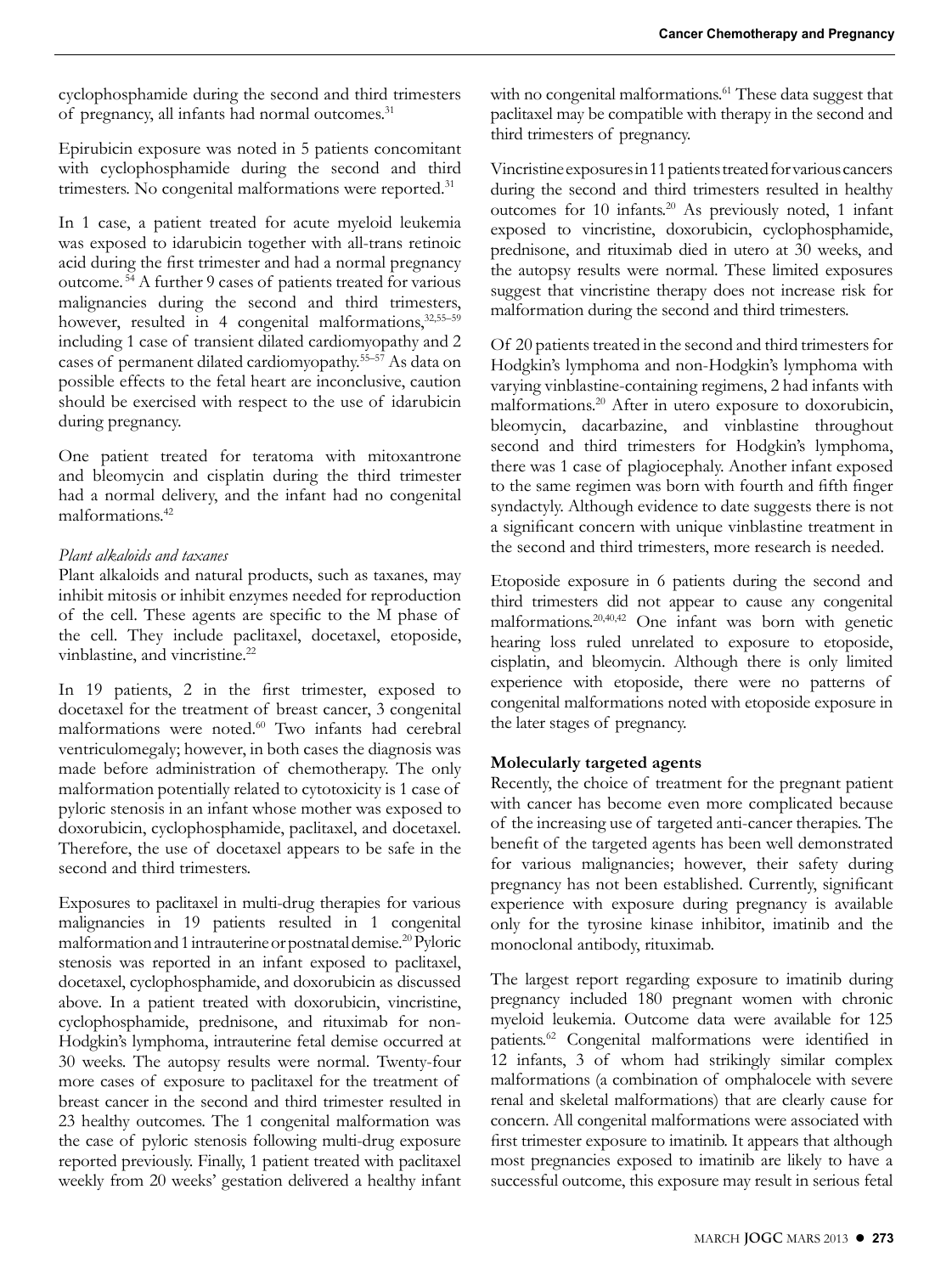malformations. These concerns suggest that imatinib should not be administered during the first trimester.<sup>62,63</sup>

Rituximab is an anti-CD20 monoclonal B-cell antibody indicated mainly for diffuse large B cell and follicular non-Hodgkin's lymphomas. Recently it has been also administered to patients with several autoimmune diseases. A 2011 report described 231 pregnancies associated with maternal rituximab exposure.<sup>64</sup> Most cases were confounded by the concomitant use of potentially teratogenic medications (most commonly methotrexate). Of the 153 pregnancies with outcome data, 90 resulted in live births. First trimester miscarriages were reported in 33 (21%) cases, and 28 pregnancies were electively terminated. Twenty-two infants were born prematurely, and there was 1 neonatal death. Eleven neonates had hematological abnormalities without corresponding infections. Two congenital malformations were identified: 1 case of talipes, and 1 of cardiac malformation (a combination of ventricular septal defect, persistent foramen ovale, and persistent ductus arteriosus). The limited experience to date suggests that the administration of rituximab may be considered safe during the second and third trimesters.

### **TREATMENT GUIDELINES**

Patients with a slowly growing cancer diagnosed during the first trimester may be followed at short intervals for signs of disease progression without treatment until the second trimester. However, when aggressive, advanced, or progressive disease is diagnosed in the first trimester, a delay in therapy may adversely affect maternal survival.<sup>3,63–67</sup> Therefore, treatment with appropriate, often combination, chemotherapy should be given promptly. However, this should be accompanied by detailed counselling to ensure that the woman and her family understand the potential teratogenic effects of chemotherapy in the first trimester. In specific cases, the treatment with singleagent chemotherapy (preferably a vinca alkaloid or an anthracycline) during the first trimester followed by conventional multi-agent therapy at the beginning of the second trimester may be considered. Such therapeutic approaches appear to be safe; however, data regarding their efficacy for the maternal cancer is lacking. Most multi-drug protocols may be administered during the second and third trimesters without an apparent increase in the risk for severe malformations. Regimens based on a combination of cyclophosphamide and an anthracycline administered to women with breast cancer or lymphoma have been most commonly used during pregnancy, and their administration after the end of the first trimester found to be safe. Weekly fractionated-dose chemotherapy may be preferred to allow ease of pregnancy monitoring, and interruption of treatment if necessary.6

Treatment during the second and third trimesters does not carry a risk for morphological congenital malformation; however, infants may be born earlier than expected and small for gestational age, and some of the agents used in treatment are neurotoxins, which may theoretically affect brain development. The timing of delivery should be planned to avoid myelosuppression, but no long-term developmental sequelae have been reported. If possible, delivery should be postponed for 2 to 3 weeks following anti-cancer treatment to allow bone marrow recovery.<sup>4,69</sup> Furthermore, neonates, especially preterm infants, have limited capacity to metabolize and eliminate drugs because of liver and renal immaturity. The delay of delivery after chemotherapy will allow fetal drug excretion by the placenta.

### **POSTPARTUM CARE**

### **Breastfeeding**

As a rule, women using cancer chemotherapeutic agents after delivery should not be breastfeeding as neither shortterm nor long-term safety has been established. Exceptions include azathioprine, with which repeated measures failed to show accumulation in milk.

If the lactating mother requires drug therapy, safety of breastfed infants is a concern because almost all drugs the mother ingests are excreted into milk. Of many factors that determine magnitude of drug excretion into milk, plasma protein binding, ionization characteristics and lipophilicity of drug are the most important.<sup>70</sup>

Recently, expression and function of carrier-mediated drug transport in the mammary gland have been elucidated. For example, the lactating mammary gland highly expresses breast cancer resistant protein (BCRP: ABCG2), which carries its substrates from maternal circulation into milk. Initially, its role as a toxin transporter was perplexing as it appeared to actively contaminate mother's milk. However, it was later shown that breast cancer resistant protein in the mammary gland is a major vitamin B2 transporter.<sup>71</sup> Some organic cation transporters carry both xenobiotics and nutrients, and mammary gland drug transporters have a nutrient carrier function that is taken over by maternal xenobiotics. In addition to the above mentioned attributes of drugs, such as protein binding and ionization characteristics, transporter affinity as a substrate is another important factor for defining milk excretion of drugs.<sup>70</sup>

Risk assessment of drug therapy, including cancer chemotherapy, during lactation must consider several factors that are distinct from those of pregnancy. First, average levels of drug exposure in the infant are usually an order of magnitude lower in lactation-mediated exposure than in transplacental exposure. Second, the mother has an option to discontinue, or temporarily interrupt, breastfeeding if the risk is perceived to be high. Third, cancer chemotherapy schedules may allow breastfeeding women to store their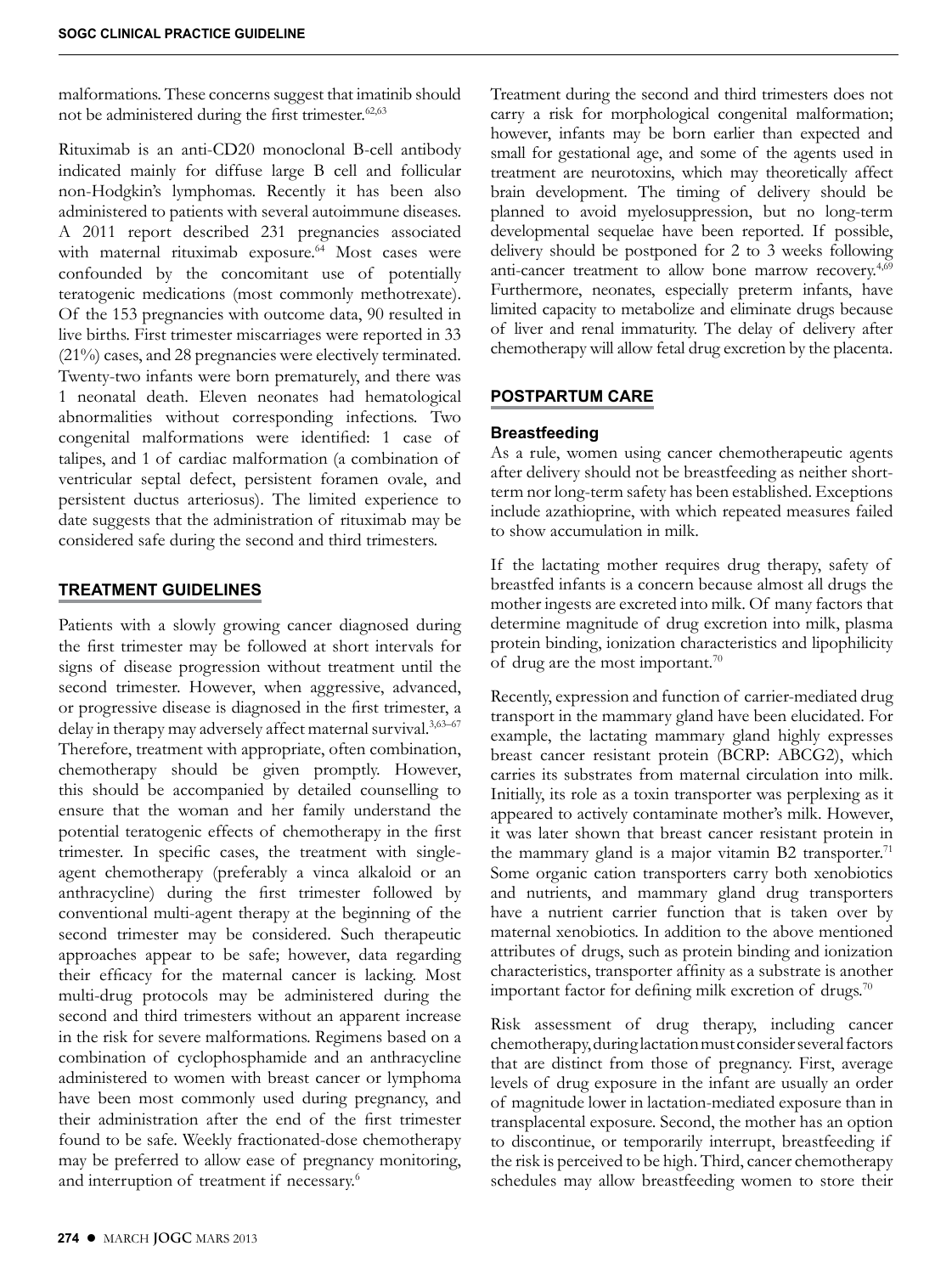own milk for near-future use. In addition, women with cancer who are being treated with chemotherapy may perceive the importance of breastfeeding and the risks associated with it differently from women who are taking non-cancer related medications.

Published clinical studies on excretion of cancer chemotherapy agents into milk, and resultant infant plasma levels, are very limited. Breastfeeding-related information is available for the following chemotherapeutic agents in cancer treatment, but levels of evidence are not high enough to make firm recommendations.

### **Cisplatin**

There are 3 published case reports on use of cisplatin in lactating women with cancer.<sup>72–74</sup> At various post-dose time points, plasma cisplatin concentrations were measured as platinum. The maternal plasma levels ranged from 0.8 mg/ mL to about 3 mg/mL when measured and expressed as plasma platinum levels, but the maternal plasma ratio varied widely from nearly zero (milk levels were below the detection limit of platinum) to 1.1. Cisplatin pharmacokinetic studies in non-lactating patients indicate that average plasma platinum concentrations after  $100 \text{ mg/m}^2$  dosing (a high therapeutic dose) are about 3.91  $\pm$  1.41 mg/mL.<sup>75</sup> Assuming maternal plasma ratio to be the reported highest (1.1), the infant would receive 4.3 mg/kg/day of platinum. Taken together, evidence of cisplatin safety/toxicity in breastfeeding is weak. Because of the relatively long half-life of cisplatin, most experts recommend discontinuation of breastfeeding, but emerging data on benefits of breastfeeding and lack of clear toxicity data may require revisiting the current recommendation.

### **Cyclophosphamide**

Three case reports of use of cyclophosphamide during breastfeeding exist; however, there are no quantitative data on cyclophosphamide levels in milk.<sup>76-78</sup> In one case, a woman with leukemia received weekly intravenous doses of cyclophosphamide 800 mg and vincristine 2 mg over a 6-week period, in addition to prednisolone (30 mg/day). Her 4-month-old infant was breastfed during this treatment cycle and found to be neutropenic at the end of the treatment, but returned to normal after breastfeeding was discontinued.76 Another patient with Burkitt lymphoma received daily cyclophosphamide 6 mg/kg intravenously. At 23 days of life, her infant developed neutropenia and thrombocytopenia over a 3-day period. The limited information from these reports suggests that cyclophosphamide is not compatible with breastfeeding.77

### **Doxorubicin**

In milk samples of a woman receiving doxorubicin  $70 \,\mathrm{mg/m^2}$  (an intravenous dose of 90 mg), the drug and its active metabolite, doxorubicinol, were detected. The peak

milk concentrations of doxorubicin and doxorubicinol were 128 mg/L (0.24 mM) and 111 mg/L (0.20 mM), respectively, 24 hours after the dose.<sup>72</sup> Anthracyclines may not be absorbed orally, and the dose to the infant, based on the peak levels, may be in the low range of 2% of the weight-adjusted dose. However, safety data are too scant to make a firm recommendation at this point.

A 28-year-old woman with acute promyelocytic leukemia received chemotherapy during pregnancy and breastfeeding.79 After first consolidation therapy, she delivered healthy baby at 34 weeks' gestation. After delivery she received second consolidation therapy. Then she was treated with intravenous etoposide (80 mg/m<sup>2</sup>/day: days 1 to 5) and other drugs including mitoxantrone (6 mg/m<sup>2</sup>/day: days 1 to 3) and cytarabine (170 mg/m<sup>2</sup>/day: days 1 to 5) as third consolidation therapy. The post-infusion peak milk concentrations of etoposide ranged from 580 mg/L to 800 mg/L, which quickly declined and became undetectable in 24 hours. Breastfeeding was resumed 3 weeks after the end of the therapy without incident.

In the same woman described above, mitoxantrone milk concentration reached 120 mg/mL immediately after the third dose. Mitoxantrone milk concentrations decreased to about 20 mg/mL by 7 days after the last (third) dose, and remained at that level 4 weeks after the last dose.<sup>79</sup>

After maternal oral doses of imatinib (400 mg/day), milk concentrations are approximately in the range of 0.5 mg/mL to 3.2 mg/mL. Its active metabolite is also in a similar range of concentrations (1 mg/mL to 2.5 mg/mL). One infant was breastfed during the maternal imatinib treatment without incident.<sup>80-83</sup>

### **Methotrexate**

A 25-year-old woman with choriocarcinoma received methotrexate 22.5 mg orally  $(15 \text{ mg/m}^2/\text{day})$ . Peak methotrexate concentrations in milk samples were 2.6 ng/mL on 2 different dosing occasions.<sup>84</sup> In the case of a woman who received a single dose of 65 mg of methotrexate intramuscularly  $(50 \text{ mg/m}^2)$  for ectopic pregnancy, 6 milk samples taken over the following 24-hour period did not show detectable levels of the drug.<sup>85</sup>

Studies on excretion of cancer chemotherapeutic agents into human milk are scarce, but accumulating evidence is overwhelmingly supportive of the tangible benefit of human milk for many aspects of infant development. Given the nature of the maternal diseases in question, risk-benefit assessment of breastfeeding during maternal chemotherapy needs to be carefully individualized.

### **Follow-Up**

While treating pregnant women during the second and third trimesters, it is important to bear in mind that the CNS is still developing and that treatment can have long-term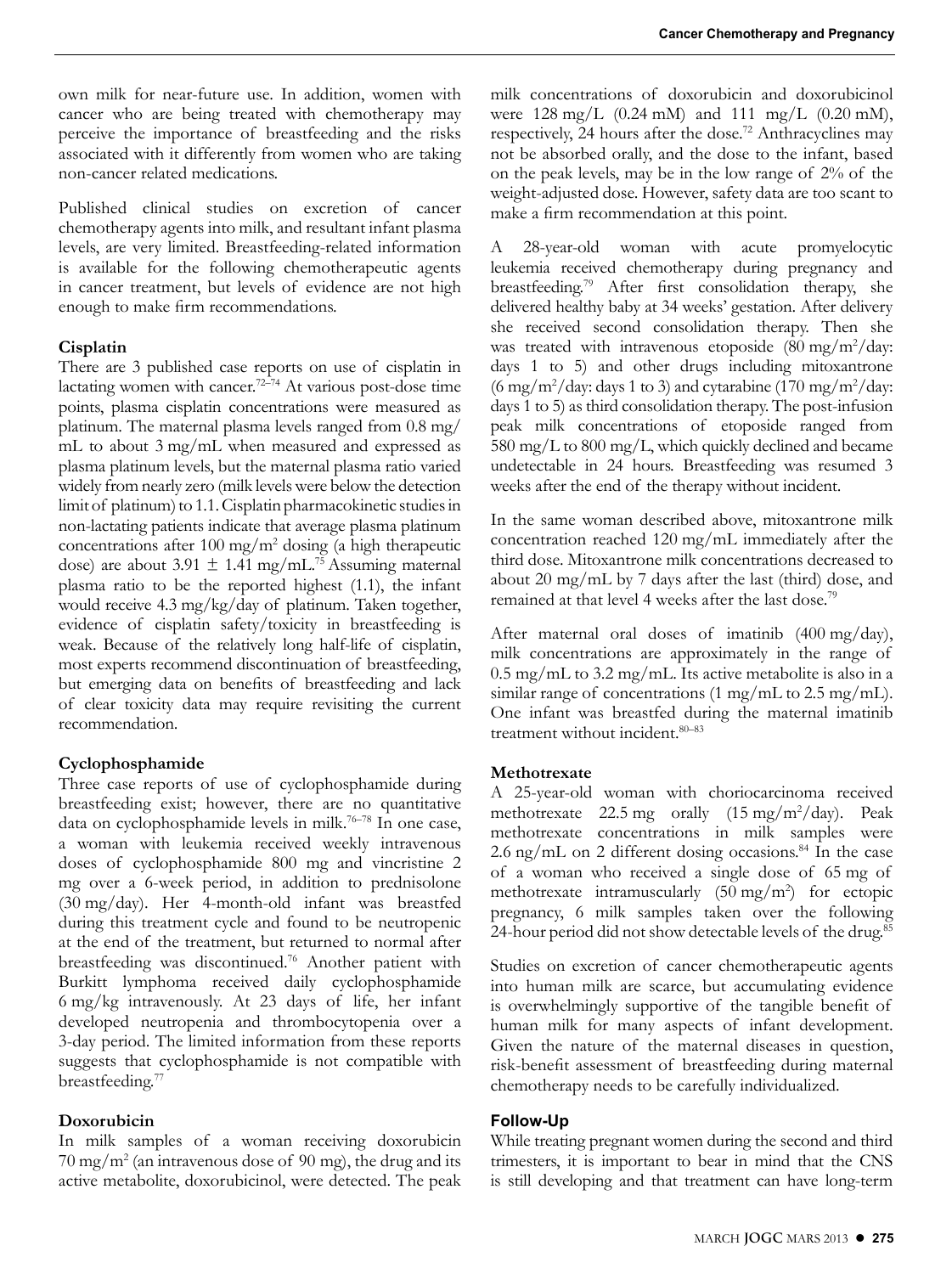side effects on the child's development. Long-term followup data on children born to mothers treated for leukemia during pregnancy have been published.<sup>32</sup> The children's psychological, physical, and neurological development were reported as normal. The grandchildren of exposed pregnant women were also followed up in the same study. Even those children had normal neurological and psychological development. No congenital malformations were reported. One review included 111 children born to women treated during pregnancy, who were followed for up to 19 years. All the children had normal neurological development.<sup>86</sup>

Another concern is the possibility of secondary malignancies in exposed children. Avilés and Neri followed 84 children to a median age of 18 years: no secondary malignancies and no fertility issues were reported.<sup>32</sup> Yet, in a case of twin exposure to cyclophosphamide, 1 infant developed 2 different cancers (neuroblastoma and thyroid) over his lifetime.28

To date, there is no other large-scale follow-up. A recent registry reported on well-being of infants born to treated mothers, but the follow-up period is only a few years.<sup>20</sup>

Ongoing observation is underway to provide a full and detailed report in the coming years.

At birth, the placenta should be examined for invasion of malignant cells. Any infant with placental involvement should be considered high risk and subsequently monitored. Cardonick et al. recommend follow-up every 6 months for at least 2 years, with a focus on the primary malignancy. A physical examination, blood chemistry, and chest X-ray may also be of value.20

# **ETHICAL CONSIDERATIONS**

When considering the treatment of cancer during pregnancy with chemotherapeutic agents, it is important to balance maternal and fetal interests Decisions about the management of cancer in pregnancy should be made individually for each patient after careful consideration of cancer type, cancer stage, gestational age, maternal and fetal risks, and possible treatment alternatives.

Termination of pregnancy may be indicated but will not be acceptable in all cases for social and sometimes religious reasons. Furthermore, most evidence does not suggest increased maternal survival following therapeutic abortion.87

If the patient desires the pregnancy, and termination is not an option, the decision to start chemotherapy during pregnancy should be weighed against the potential impact on maternal survival.17 Physicians should discuss the situation with the pregnant patient and her family, providing all the information available regarding the malignancy, possible treatment alternatives, and both maternal and fetal risks.17 A multidisciplinary team, which includes

the family physician, hematologist and/or oncologist, obstetrician, social worker, psychologist, and in some cases religious advisors, should be assembled whenever possible to optimize the physical and mental well-being of the woman, her baby, and her family.

# **Summary Statements and Recommendations**

### **Summary Statements**

- 1. As women are postponing child-bearing, more of them are experiencing cancer in pregnancy. (II-2)
- 2. Chemotherapeutic agents used to combat cancer cross the placenta and may adversely affect embryogenesis by affecting cell division. (II-1)
- 3. Exposure to such agents after the first trimester of pregnancy has not been associated with increased risk of malformations but is associated with increased risk of stillbirth, intrauterine growth restriction, and fetal toxicities. (II-2)

### **Recommendations**

- 1. The health care provider should examine the patient's risk of pregnancy and desire to prevent pregnancy during chemotherapy. (I-A)
- 2. Decisions about the best course of management in pregnancy, including timing of delivery, should balance maternal and fetal risks. Most authorities concur that maternal health and well-being must prevail. (I-A)
- 3. Women diagnosed with cancer in pregnancy should be optimally managed by a multidisciplinary team that includes oncologists and/or hematologists (depending on the malignancy), perinatologists, family physicians, psychologists, social workers, and spiritual advisors, if sought by the family. (I-A)

# **REFERENCES**

- 1. Cancer Care Ontario, Cancer in young adults in Canada. Toronto: Cancer Care Ontario; 2006. May 2006. Available at: http://www.cancercare.on.ca and http://www.cancer.ca. Accessed December 27, 2012.
- 2. Santucci AK, Gold MA, Akers AY, Borrero S, Schwarz EB. Women's perspectives on counseling about risks for medication-induced birth defects. Birth Defects Res A Clin Mol Teratol 2009;88:64–9.
- 3. RevAid [website]. Available at: http://www.revaid.ca/revaid. Accessed January 3, 2013.
- 4. Pereg D, Koren G, Lishner M. Cancer in pregnancy: gaps, challenges and solutions. Cancer Treat Rev 2008;34:302–12.
- 5. Koren G, Lishner M, Santiago S, eds. The Motherisk guide to pregnancy and lactation. 2nd ed. Toronto: Motherisk Program; 2005.
- 6. Azim HA, Peccatori FA. Managing cancer during pregnancy: what evidence do we have? Pol Arch Med Wewn 2011;121:29–34.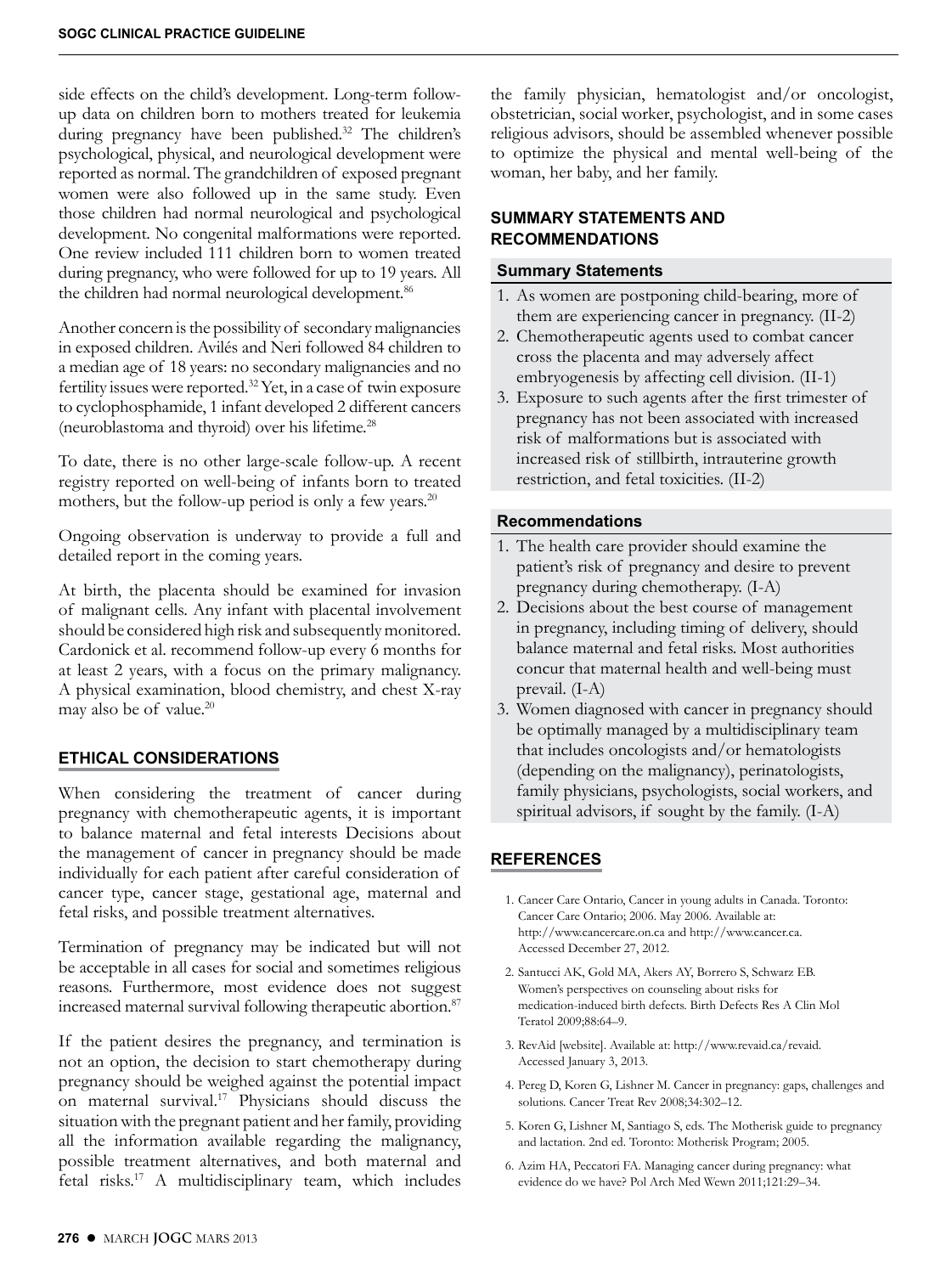- 7. Leslie KK. Chemotherapy and pregnancy. Clin Obstet Gynecol 2002;45(1):153–64.
- 8. Koren G, Pastuszak A, Ito S. Drugs in pregnancy. N Engl J Med 1998;338(16):1128–37.
- 9. Koren G. Fetal risks of maternal pharmacotherapy: identifying signals. Handb Exp Pharmacol 2011;205:285–94.
- 10. iPledge [website]. Available at: https://www.ipledgeprogram.com/ Default.aspx. Accessed January 3, 2013.
- 11. Moore KL. The developing human: clinically oriented embryology. 4th ed. Philadelphia: W.B. Saunders;1988:131.
- 12. Buhimschi CS, Weiner CP. Medications in pregnancy and lactation: part 1. Teratology. Obstet Gynecol 2009;113(1):166–88.
- 13. Laffitte E, Revuz J. Thalidomide: an old drug with new clinical applications. Expert Opin Drug Saf 2004;3(1):47–56.
- 14. Thalidomide Victims Association of Canada. The Canadian tragedy. 2011. Available at: http://www.thalidomide.ca/the-canadian-tragedy. Accessed December 27, 2012.
- 15. CBC News. In depth health: thalidomide. Nov 22, 2007. Available at: http://www.cbc.ca/news/background/health/thalidomide.html. Accessed December 27, 2012.
- 16. Pavlidis NA. Coexistence of pregnancy and malignancy. Oncologist 2002;7:279–87.
- 17. Cardonick E, Iacobucci A. Use of chemotherapy during human pregnancy. Lancet Oncol 2004;5:283–91.
- 18. Van Calsteren K, Verbesselt R, Ottevanger N, Halaska M, Heyns L, Van Bree R, et al. Pharmacokinetics of chemotherapeutic agents in pregnancy: a preclinical and clinical study. Acta Obstet Gynecol Scand 2010;89:1338–45.
- 19. Doll DC, Ringenberg QS, Yarbro JW. Antineoplastic agents and pregnancy. Semin Oncol 1989;16:337–46.
- 20. Cardonick E, Usmami A, Ghaffar S. Perinatal outcomes of a pregnancy complicated by cancer, including neonatal follow-up after in utero exposure to chemotherapy. Am J Clin Oncol 2010;33:221–8.
- 21. Van Calsteren K, Heyns L, De Smet F, Van Eycken L, Gziri MM, Van Gemert W, et al. Cancer during pregnancy: an analysis of 215 patients emphasizing the obstetrical and the neonatal outcomes. J Clin Oncol 2010;28:683–9.
- 22. Missailidis S, ed. Anticancer therapeutics. 1st ed. Chichester, GB: John Wiley & Sons, Ltd.; 2008.
- 23. Avilés A, Díaz-Maqueo JC, Talavera A, Guzmán R, García EL. Growth and development of children of mothers treated with chemotherapy during pregnancy: current status of 43 children. Am J Hematol 1991;36(4):243–8.
- 24. Greenberg LH, Verdes P, Tanaka KR. Congenital anomalies probably induced by cyclophosphamide. JAMA 1964;188(5):423–6.
- 25. Toledo TM, Harper RC, Moser RH. Fetal effects during cyclophosphamide and irradiation therapy. Ann Intern Med 1971;74:87–91.
- 26. Murray CL, Reichert JA, Anderson J, Twiggs LB. Multimodal cancer therapy for breast cancer in the first trimester of pregnancy. JAMA 1984;252:2607–8.
- 27. Kirshon B, Wasserstrum N, Willis R, Herman GE, McCabe ER. Teratogenic effects of first-trimester cyclophosphamide therapy. Obstet Gynecol 1988;72(3 Pt2):462–4.
- 28. Zemlickis D, Lishner M, Erlich R, Koren G. Teratogenicity and carcinogenicity in a twin exposed in utero to cyclophosphamide. Teratog Carcinog Mutagen 1993;13(3):139–43.
- 29. Hahn KM, Johnson PH, Gordon N, Kuerer H, Middleton L, Ramirez M, et al. Treatment of pregnant breast cancer patients and outcomes of children exposed to chemotherapy in utero. Cancer 2006;106:1219–26.
- 30. Berry DL, Theriault RL, Holmes FA, Parisi VM, Booser DJ, Singletary SE, et al. Management of breast cancer during pregnancy using a standardized protocol. J Clin Oncol 1999;17(3):855–61.
- 31. Ring AE, Smith IE, Jones A, Shannon C, Galani E, Ellis PA. Chemotherapy for breast cancer during pregnancy: an 18-year experience from five London teaching hospitals. J Clin Oncol 2005;23:4192–7.
- 32. Avilés A, Neri N. Hematological malignancies and pregnancy: a final report of 84 children who received chemotherapy in utero. Clin Lymph 2001;2(3):173–7.
- 33. Nakajima W, Ishida A, Takahashi M, Hirayama M, Washino N, Ogawa M, et al. Good outcome for infant of mother treated with chemotherapy for Ewing sarcoma at 25 to 30 weeks' gestation. J Pediatr Hematol Oncol 2004;26:308–11.
- 34. Merimsky O, Le Chevalier T, Missenard G, Lepechoux C, Cojean-Zelek I, Mesurolle B, et al. Management of cancer in pregnancy: a case of Ewing's sarcoma of the pelvis in the third trimester. Ann Oncol 1999;10:345–50.
- 35. Lishner M, Zemlickis D, Degendorfer P, Panzarella T, Sutcliffe SB, Koren G. et al. Maternal and foetal outcome following Hodgkin's disease in pregnancy. Br J Cancer 1992;65:114–7.
- 36. Giacalone PL, Laffargue F, Benos P, Rousseau O, Hedon B. Cisplatin neoadjuvant chemotherapy in a pregnant woman with invasive carcinoma of the uterine cervix. Br J Obstet Gynaecol 1996;103(9):932–4.
- 37. Caluwaerts S, Van Calsteren K, Mertens L, Lagae L, Moerman P, Hanssens M, et al. Neoadjuvant chemotherapy followed by radical hysterectomy for invasive cervical cancer diagnosed during pregnancy: report of a case and review of the literature. Int J Gynecol Cancer 2006;16:905–8.
- 38. Benhaim Y, Pautier P, Bensaid C, Lhommé C, Haie-Meder C, Morice P. Neoadjuvant chemotherapy for advanced stage cervical cancer in a pregnant patient: report of one case with rapid tumor progression. Eur J Obstet Gynecol Reprod Biol 2008;136(2):267–8.
- 39. Palaia I, Pernice M, Graziano M, Bellati F, Panici PB. Neoadjuvant chemotherapy plus radical surgery in locally advanced cervical cancer during pregnancy: a case report. Am J Obstet Gynecol 2007;197(4):e5–6.
- 40. Kluetz PG, Edelman MJ. Successful treatment of small cell lung cancer during pregnancy. Lung Cancer 2008;61(1):129–30.
- 41. Ferrandina G, Distefano M, Testa A De Vincenzo R, Scambia G. Management of an advanced ovarian cancer at 15 weeks of gestation: Case report and literature review. Gynecol Oncol 2005; 97:693–6.
- 42. Karimi-Zarchi M, Behtash N, Modares Gilani M. Good pregnancy outcome after prenatal exposure to bleomycin, etoposide and cisplatin for ovarian immature teratoma: a case report and literature review. Arch Gynecol Obstet 2008;277:75–8.
- 43. Warkany J. Aminopterin and methotrexate: folic acid deficiency. Teratology 1978;17(3):353–7.
- 44. Bawle EV, Conard JV, Weiss L. Adult and two children with fetal methotrexate syndrome. Teratology 1998;7:51–5.
- 45. Buckley LM, Bullboy CA, Leichtman L, Marquez M. Multiple congenital anomalies associated with weekly low dose methotrexate treatment of the mother. Arthritis Rheum 1997;40:971–3.
- 46. Diniz EM, Corradini HB, Ramos JL, Brock R. Effect of the fetus of methotrexate (amethopterin) administered to the mother. Presentation of a case [article in Portuguese]. Rev Hosp Clin Fac Med Sao Paulo 1978;33:286–90.